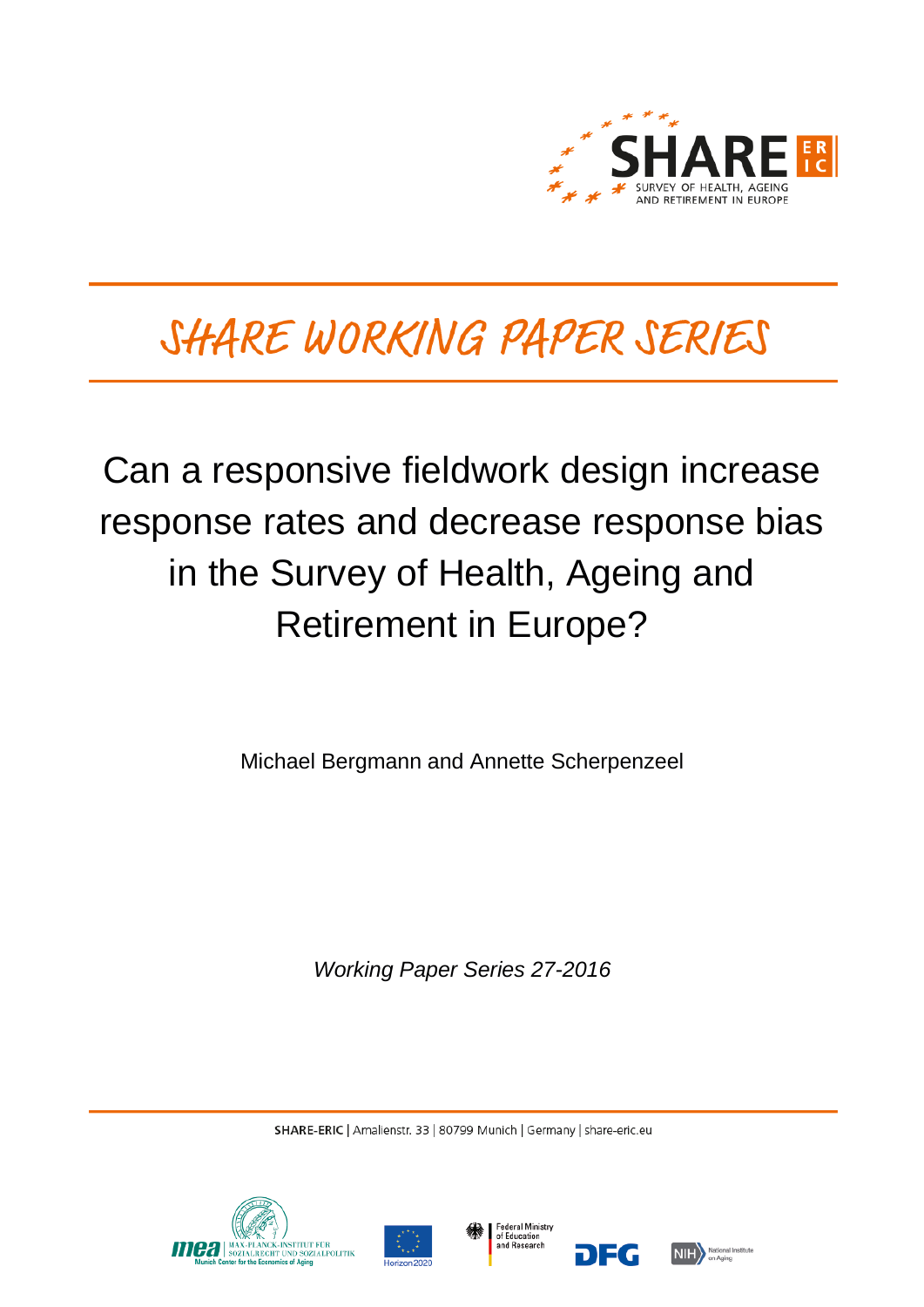## **Can a responsive fieldwork design increase response rates and decrease response bias in the Survey of Health, Ageing and Retirement in Europe**

### **(SHARE)?**

### *Michael Bergmann\* and Annette Scherpenzeel*

Munich Center for the Economics of Aging (MEA), Technical University of Munich (Chair for the Economics of Aging)

*Abstract*: The Survey of Health, Ageing and Retirement in Europe (SHARE) is a multidisciplinary and cross-national face-to face panel study of the process of population ageing. For the sixth wave of data collection, a responsive fieldwork design was implemented in the German sub-study of SHARE. The aims of this design were, firstly, to improve the overall response rate in the German panel and, secondly, to decrease nonresponse bias. In this respect, responsive designs have been given a lot of attention in the recent survey methodology literature. These designs make use of background information to more efficiently allocate fieldwork resources to specific sample units. SHARE is especially suitable for such a strategy, because it already conducts a high level of fieldwork monitoring, has in place an advanced system to register fieldwork results, and possesses extensive information about the interviewer performance as well as the panel members and their response behavior in previous waves. Against this background, we implemented a responsive monitoring design for the German substudy that served as a "dashboard" of response probabilities for relevant respondent characteristics during fieldwork. This allowed for immediate feedback to the survey agency and focused actions with regard to specific groups of respondents. Our analyses show that while the responsive measures seem to stimulate the overall response rate, the final wave 6 response probabilities were not more homogenous across respondent groups than in wave 5. The responsive fieldwork design hence did not lead to a reduction in nonresponse bias.

\* Corresponding author: Michael Bergmann; E-mail: bergmann@mea.mpisoc.mpg.de.

Acknowledgment: This paper uses data from SHARE Waves 1, 2, 3 (SHARELIFE), 4 and 5 (DOIs: 10.6103/SHARE.w1.500, 10.6103/SHARE.w2.500, 10.6103/SHARE. w3.500, 10.6103/SHARE.w4.500, 10.6103/SHARE.w5.500), see Börsch-Supan et al. (2013) for methodological details. The SHARE data collection has been primarily funded by the European Commission through the FP5 (QLK6-CT-2001-00360), FP6 (SHARE-I3: RII-CT-2006-062193, COMPARE: CIT5-CT-2005-028857, SHARELIFE: CIT4- CT-2006-028812) and FP7 (SHARE-PREP: N°211909, SHARE-LEAP: N°227822, SHARE M4: N°261982). Additional funding from the German Ministry of Education and Research, the U.S. National Institute on Aging (U01\_AG09740-13S2, P01\_AG005842, P01\_AG08291, P30\_AG12815, R21\_AG025169, Y1-AG-4553-01, IAG\_BSR06-11, OGHA\_04-064) and from various national funding sources is gratefully acknowledged (see www.share-project.org).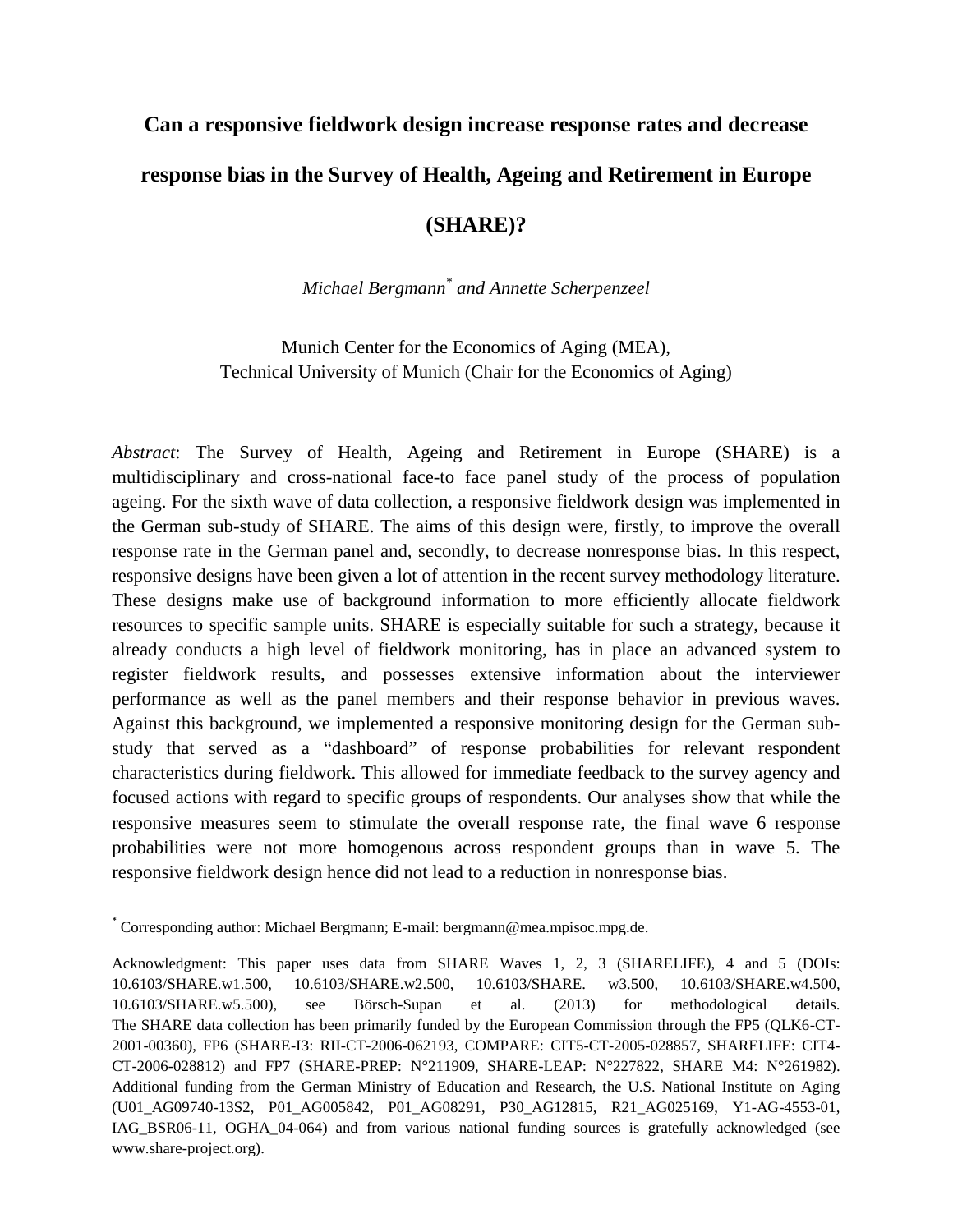#### **1. Introduction**

The Survey of Health, Ageing and Retirement in Europe (SHARE) is a multidisciplinary and cross-national panel study of the process of population ageing. It studies the different ways in which people over 50 live in 20 European countries from Sweden to Greece and Portugal to Estonia. Since 2004, data are collected face-to-face every two years, using a harmonized core questionnaire in all countries, as well as objective health measures such as hand grip strength and dried blot spots [\(Börsch-Supan and Jürges 2005,](#page-24-0) [Börsch-Supan et al. 2013\)](#page-24-1).

As for all panel surveys, retaining respondents over waves is crucial for SHARE. To study the process of ageing and changes in health and living conditions across Europe, respondents need to be observed across multiple points in time. Moreover, panel attrition not only decreases the number of longitudinal observations but can also lead to biased estimates since some groups of respondents are more likely to drop out than others. For a cross-national study like SHARE, the comparability across countries can be harmed if differential attrition and attrition bias occurs in countries. SHARE therefore devotes much attention to the motivation of longitudinal respondents, for example implementing incentive schemes for respondents and interviewers, extensive interviewer training and monitoring, and tracing and tracking of respondents between waves [\(Blom and Schröder 2010,](#page-24-2) [Börsch-Supan, Krieger, and Schröder 2013,](#page-24-3) [Kneip, Malter, and](#page-25-0)  [Sand 2015,](#page-25-0) [Malter 2013\)](#page-26-0). The present study is a continuation of these efforts, extending them to recent developments in survey methodology, which concentrate on the adaptation of fieldwork procedures to respondent characteristics. During the fieldwork of the sixth SHARE wave in Germany, we applied a so-called "responsive fieldwork design" focusing on specific groups with known low response probabilities.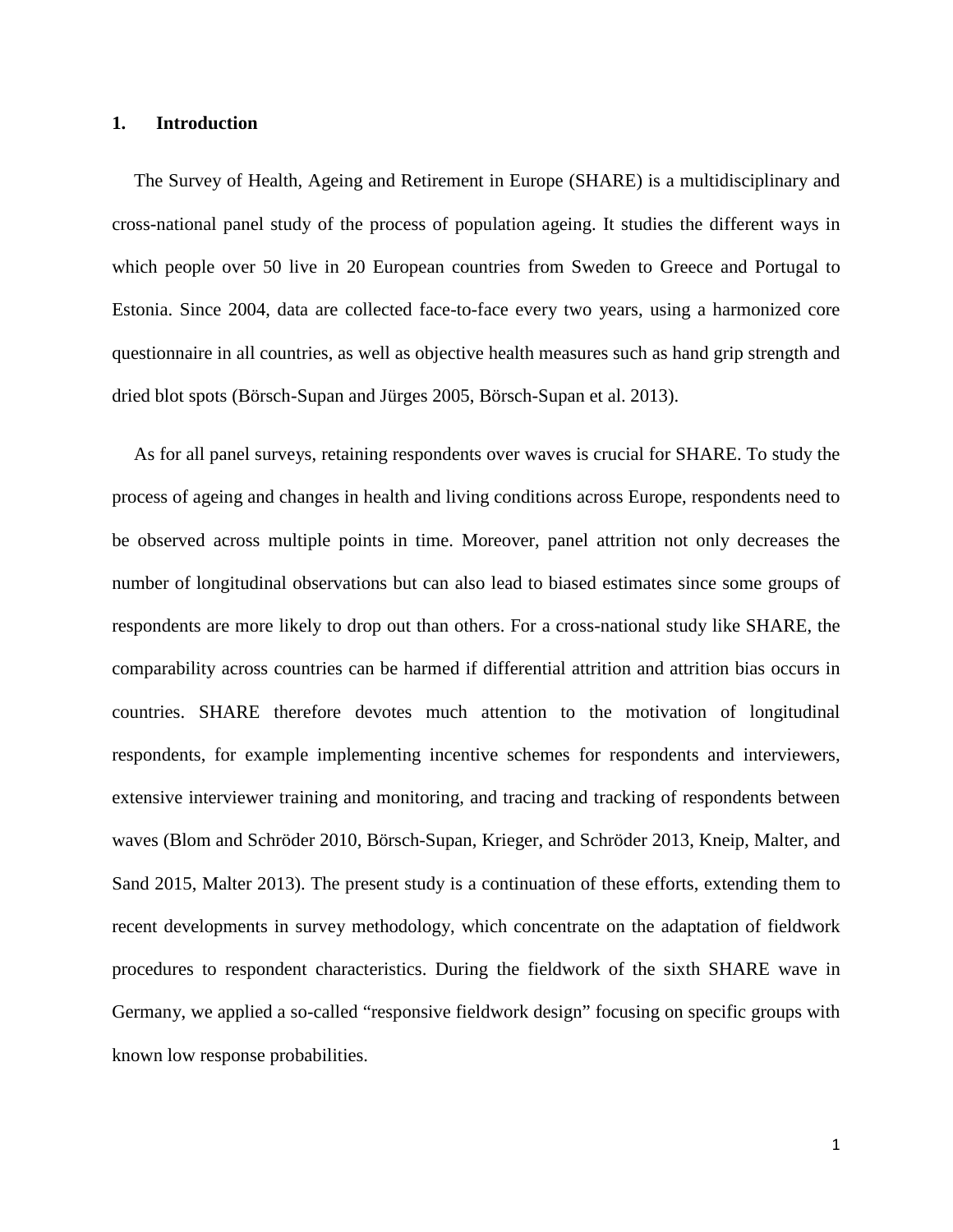Responsive as well as adaptive designs have been given a lot of attention in the recent survey methodology literature (e.g. [Groves and Heeringa 2006,](#page-25-1) [Schouten 2010,](#page-26-1) [Schouten, Calinescu,](#page-26-2)  [and Luiten 2013,](#page-26-2) [Couper and Wagner 2011,](#page-24-4) [Lepkowski et al. 2013\)](#page-25-2). The principle of such designs is that, instead of using the same design and same treatment for all sample units, the survey fieldwork strategy is tailored to different persons or households and adapted in response to different fieldwork results. The different, tailored strategies may be defined before the survey starts [\(adaptive designs, or static adaptive designs; Schouten, Calinescu, and Luiten 2013\)](#page-26-2), but may also depend on data that is observed during data collection [\(responsive designs or dynamic](#page-26-2)  [adaptive designs; Schouten, Calinescu, and Luiten 2013\)](#page-26-2). The choice of differential strategies is based on background variables that are known before data collection, for example sampling frame information or data from previous waves of data collection. In addition, paradata information which is collected *during* the fieldwork can be used. Since the concept of responsive designs evolved, many studies were published that applied such designs to existing surveys – with varying results on the response rates. Mohl and Laflamme [\(2007\)](#page-26-3) describe how Statistics Canada has implemented some changes to their fieldwork design on the basis of response probabilities in previous surveys and what responsive measures could make this fieldwork still more efficient. Wagner et al. [\(2012\)](#page-27-0) as well as Kirgis and Lepkowski [\(2013\)](#page-25-3) defined a restricted period of a few weeks in the midst of their fieldwork, which was dedicated exclusively to a demographic group that was falling behind in response probabilities. This effort succeeded to increase the response of this group up to the level of the other groups. In the same study, Wagner et al. [\(2012\)](#page-27-0) also implemented a one week period early in the fieldwork, in which screening contacts were prioritized to interviews, to counteract the interviewer preference for interviews over screenings. Luiten and Schouten [\(2013\)](#page-25-4) adapted the choice of interviewing mode, call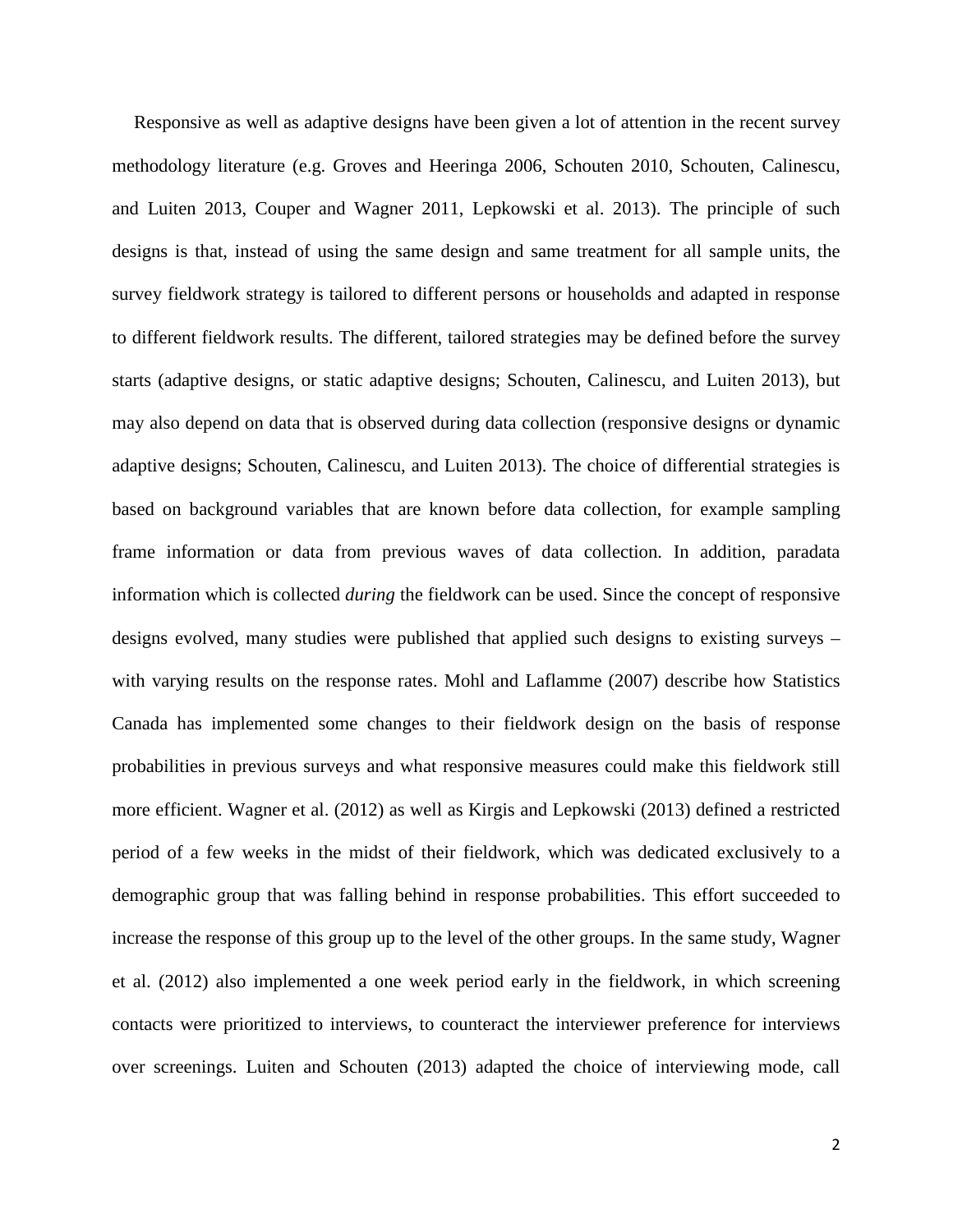schedule, and interviewer assignment on the basis of expected response probabilities for demographic groups, which resulted in slightly higher response rates and significantly better representativeness in comparison to a control sample. Peytchev et al. [\(2010\)](#page-26-4) gave interviewers higher payments for completed interviews in the low propensity groups, but this manipulation did not affect the response rates and response rate variation in comparison to the control condition.

Numerous studies tried to optimize call schedules for interviewers on the basis of previously found response probabilities at different days and times. Lipps [\(2012\)](#page-25-5) showed that in a panel study, the response probability can be increased by contacting panel members at the same day of the week and time of the day at which they were successfully interviewed in the prior wave. This approach was also followed by Kreuter and Müller [\(2015\)](#page-25-6) in a German panel study using CATI interviews, but failed to show any significant effects on the contact and the cooperation probabilities. In this study, as well as in a similar study by Wagner [\(2013\)](#page-27-1), it seemed that the main reason for this lack of results was non-compliance of the interviewers with the given instructions. Kreuter and Müller [\(2015\)](#page-25-6) found that only 63% of their treatment group had indeed been contacted in the same window as they were scheduled on the basis of their prior participation. Wagner [\(2013\)](#page-27-1) found a significant increase in CATI contact rates as a result of call schedule optimization during the fieldwork but no effect in a face-to-face survey. Moreover, he found that interviewers were not following the recommended contact windows in practice.

Since the main SHARE data collection is done by face-to-face interviews in all countries, we expected that the results of our efforts to implement a responsive fieldwork design would also depend strongly on interviewer compliance, in line with the results of Wagner [\(2013\)](#page-27-1). We hence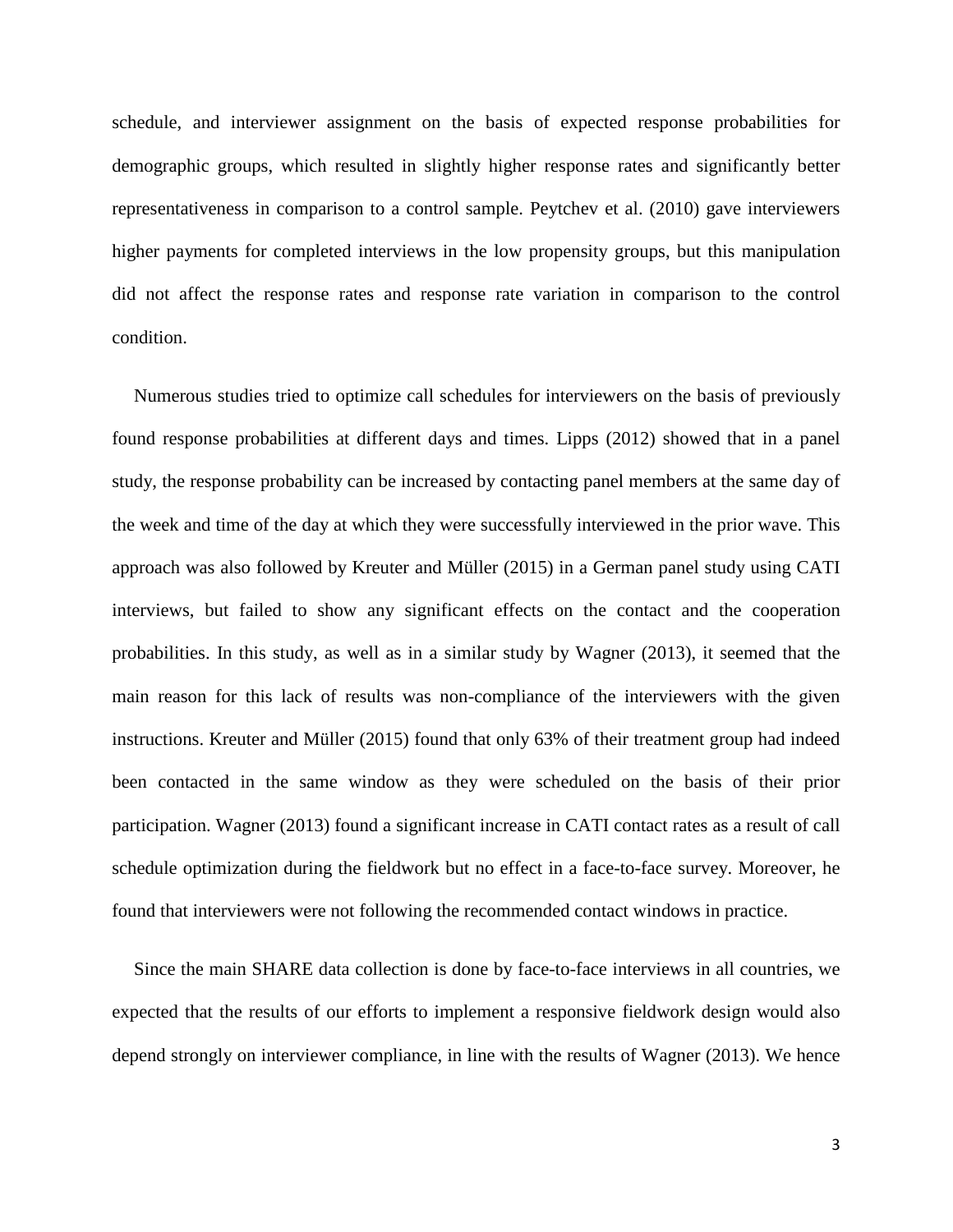decided to test a responsive fieldwork design in one country first before extending the complete operational management of SHARE with the extra efforts needed for such designs.

The main objective of the responsive fieldwork design hence was to improve the overall household response rate in wave 6 in Germany. In general, response fieldwork designs are meant to increase the homogeneity of response probability across respondent subgroups, thus improving the sample representativeness. This was also the secondary goal of the present study, since it had been shown that the response probabilities in SHARE were significantly different for subgroups in all countries, including Germany [\(Bristle et al. 2014\)](#page-24-5). Finally, the objective of the test in Germany was to evaluate the feasibility and utility of implementing responsive fieldwork designs across all countries participating in SHARE.

#### **2. Data and methods**

#### **2.1 Response rate definition**

Since several types of response rates can be distinguished for longitudinal surveys, it is useful to define in detail which panel response rate we use in this study. Our definition is based on the "conditional cross-sectional" response rate for longitudinal studies, defined by Cheshire et al. [\(2011\)](#page-24-6) and Lynn [\(2005\)](#page-26-5) as: The proportion of sample members who respond in a given wave (including partial interviews) of those who responded in the immediately prior wave. We made an adaptation to this definition, since we include in the denominator only sample members who responded in the immediately prior wave and for whom at least one contact attempt has been made in the present wave. This adaptation made the response rate more useful for the monitoring during the early stages of the fieldwork, in which interviewers had not yet contacted all sample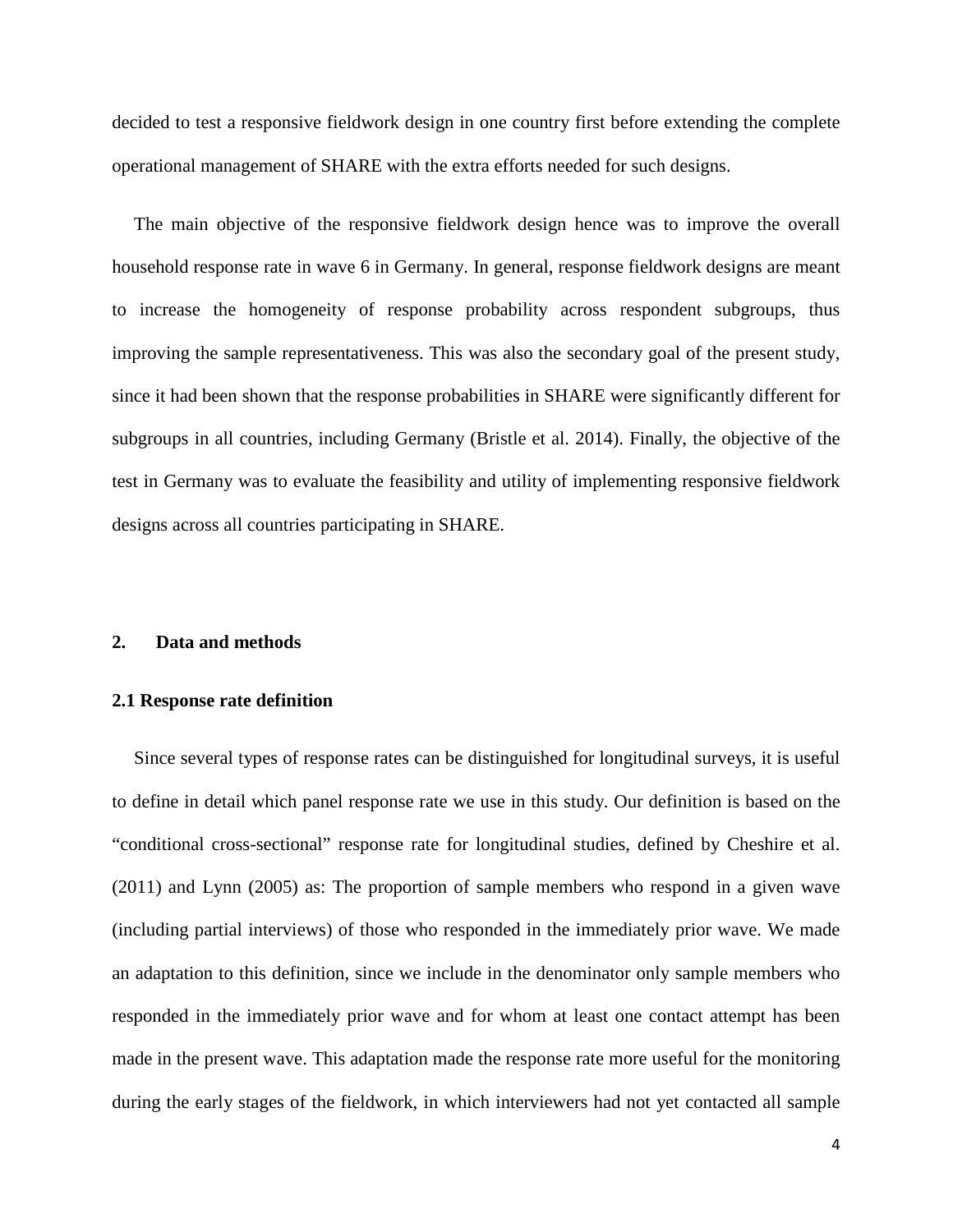members. Another distinction that is important to make is between the individual response rate and the household response rate. In the present study, we have chosen the household response rate, because most of the fieldwork adaptions which we implemented were aimed at households instead of individuals, for example the optimization of contact attempts. In short, in our analysis of the response rate in wave 6 conditional on wave 5, this rate<sup>[1](#page-6-0)</sup> is defined as:

$$
RR\ wave\ 6|\ wave\ 5 = \frac{number\ of\ households\ with \ge 1\ interview\ in\ wave\ 6}{number\ of\ households\ with \ge 1\ interview\ in\ wave\ 5}
$$
\n
$$
and\ at\ least\ one\ contact\ attempt\ in\ wave\ 6
$$

#### **2.2 Sample**

In the following, we use internal monitoring data (SHARE internal release 1.0.0 DE monitoring). The German subsample was originally generated with the help of the municipal registers to obtain a representative probability sample of the population aged 50 years and older. Data are collected face-to-face. The initial cross-sectional response rate for the baseline wave on the household level was 63.4% in the main sample [\(Börsch-Supan and Jürges 2005\)](#page-24-0). The resulting baseline sample included 3008 individuals. Two years later, the first re-interview of panel members was done, followed by re-interviews every two years. Refreshment samples were recruited in wave 2 and wave 5. Because the first re-interview typically deviates in response patterns from subsequent panel waves we leave out the wave 5 refreshment sample from the analyses presented here and focus on the effect of the responsive fieldwork design on the response rates of the baseline sample of 2004 and the wave 2 refreshment sample of 2006. The conditional cross-sectional household response rates, as defined above, were significantly lower

<span id="page-6-0"></span> $1$  Following the standards set by the American Association of Public Opinion research (2016) this rate is most comparable with RR6.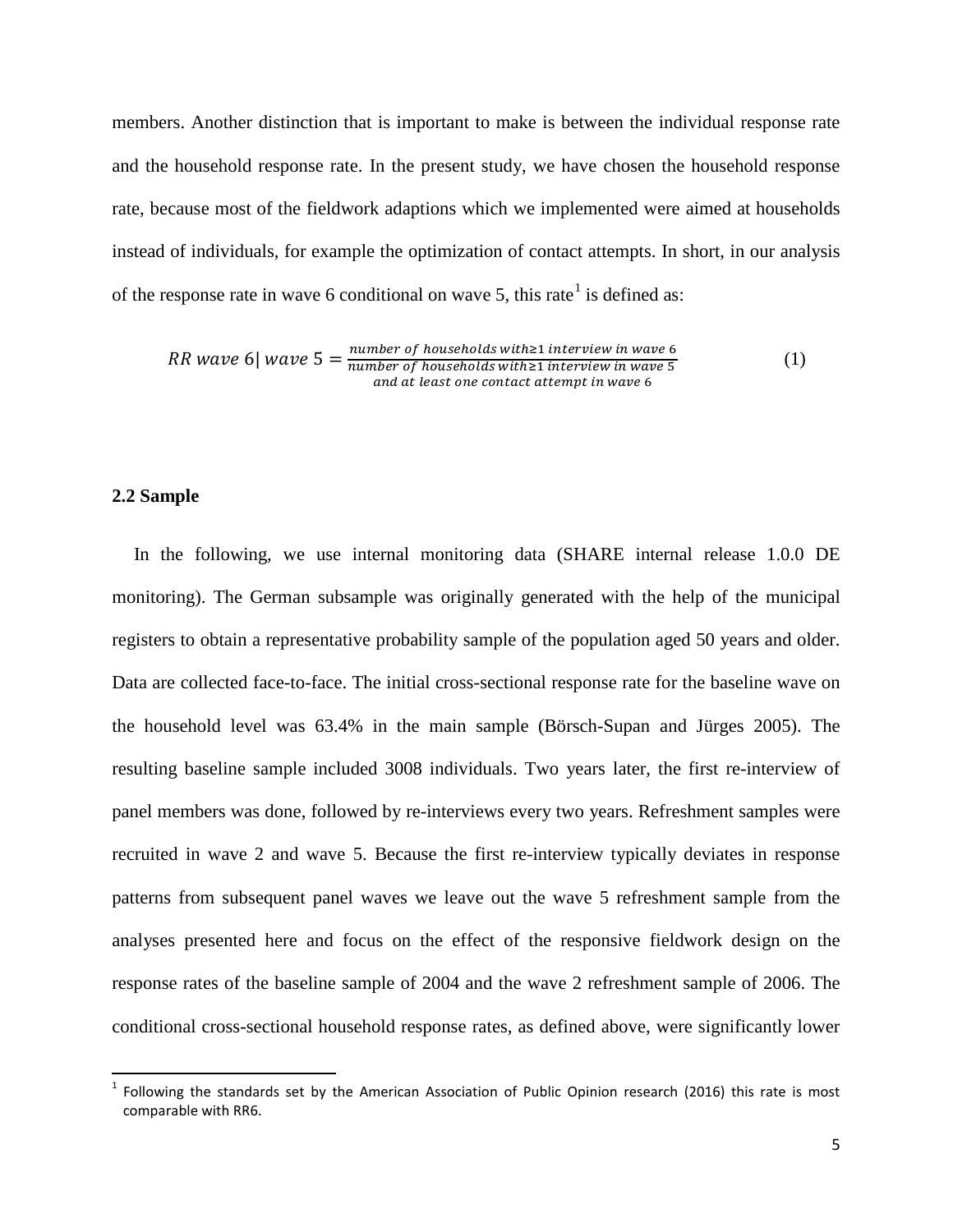in Germany than in other participating countries up to wave 4 [\(Kneip, Malter, and Sand 2015\)](#page-25-0). Since other recent pan-European surveys [\(ESS5 2010,](#page-24-7) [HFCS 2013, p. 43\)](#page-25-7) show a similar pattern of comparatively low response rates in Germany, it is likely to be caused by the strict German data privacy law which prohibits to re-contact sample members who refused to participate for refusal conversion attempts or for subsequent panel waves. After wave 4, the decision was made to switch to another survey agency (TNS Infratest) for the fieldwork, which resulted in an improvement of the conditional cross-sectional household response rate in wave 5 as compared to the rate in wave 4 (Kneip, Malter, and Sand  $2015$  $2015$ )<sup>2</sup>. To further improve the German response rate in wave 6, the responsive fieldwork design described in this paper was developed.

#### **2.3 Defining groups with differential response probabilities**

SHARE is a study that is especially suitable for a response fieldwork design, because it already conducts a high level of fieldwork monitoring, has in place an advanced system across countries to register fieldwork results, and possesses extensive background information about the panel members and their response behavior in previous waves. A multilevel analysis of response rates in previous waves including both interviewer and respondent characteristics as predictor variables had shown already which groups of SHARE panel members are difficult to get or are more likely to drop out [\(Bristle et al. 2014\)](#page-24-5). The participation probability of panel members in SHARE has been shown to depend on respondent characteristics such as age (nonlinear effect, 69 years peak), self-reported poor health (lower response probability), household composition

<span id="page-7-0"></span> $2$  Note that the response rates presented in Kneip et al. (2015) are conditional cross-sectional response rates with a different denominator then used in formula 1 and in our analyses: the authors use a definition in which all sample members that were interviewed in the prior wave or in any previous wave (and are still eligible) are included in the denominator.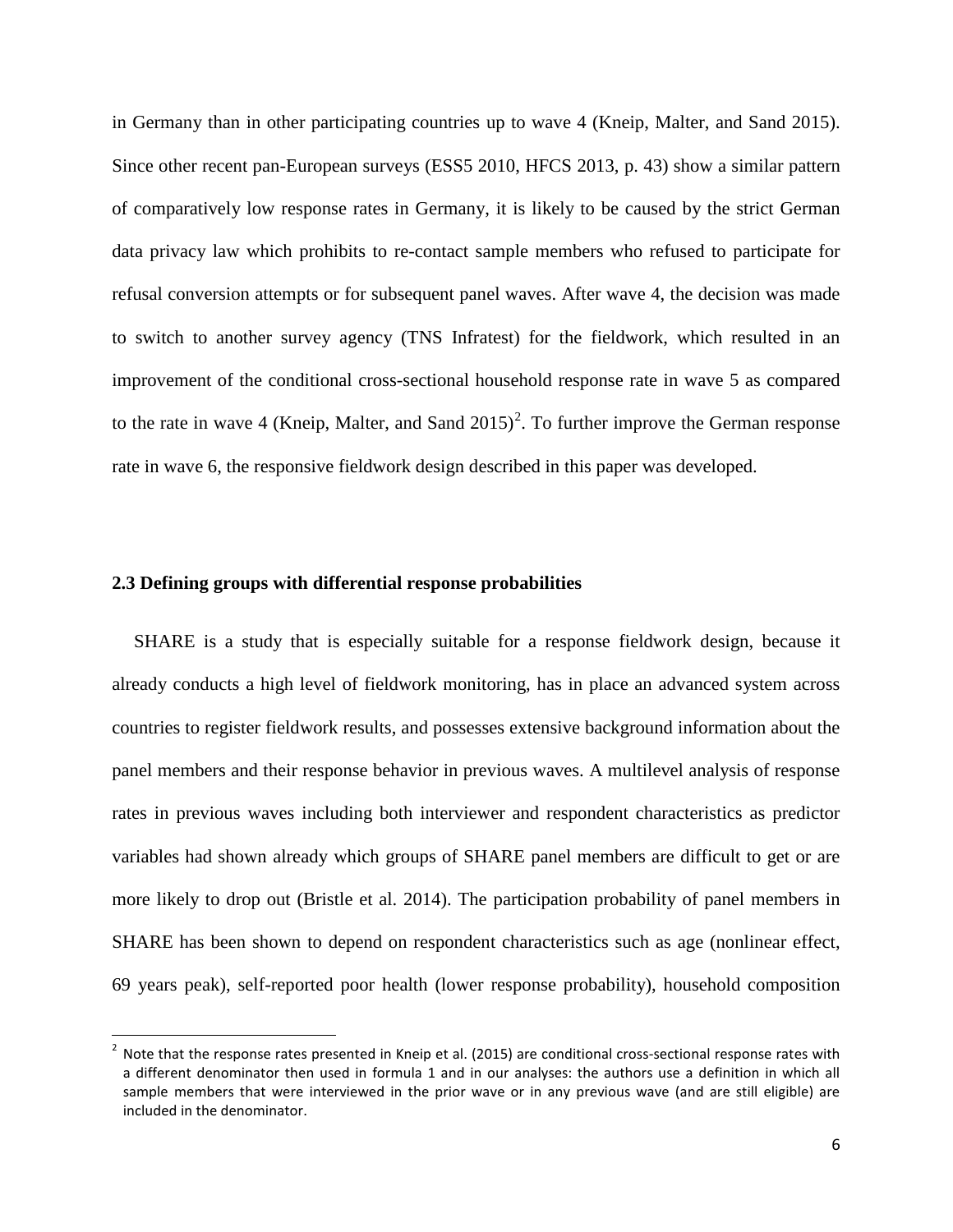(couple of which one partner not cooperated has lowest probability), working (lower response probability), type of house (single house = higher response probability), and self-reported activity level (no activities = lowest response probability). Furthermore, participation can also be predicted from paradata, such as the number of item missings in monetary questions (more= lower response probability) and the number of contact efforts needed in the last wave (higher = lower response probability).

We developed an analysis script on this prior knowledge of response probabilities, showing us on a two-weekly basis the response rates associated with the selected respondent characteristics during the fieldwork. Although we analyze the response probabilities for households in our analysis, some of the characteristics used as predictors are on the individual level. For those predictor variables we used the CAPI information from previous waves, in most cases from the immediately preceding wave. For cases with missing information in the preceding wave, due to item or case nonresponse, information from earlier waves was used to reduce the loss of observations. In a single household this procedure is straightforward. In households with more than one eligible person, we used the characteristics of the household member who answered the largest number of questions of the SHARE wave 5 questionnaire. When encountering ties, we selected the person who completed the household grid questionnaire about the household composition and changes in the household.

#### **2.4 Analysis model**

The analysis scripts developed for the fieldwork monitoring were structured in three steps: First, we looked at the development of the household response rate defined above in wave 6 as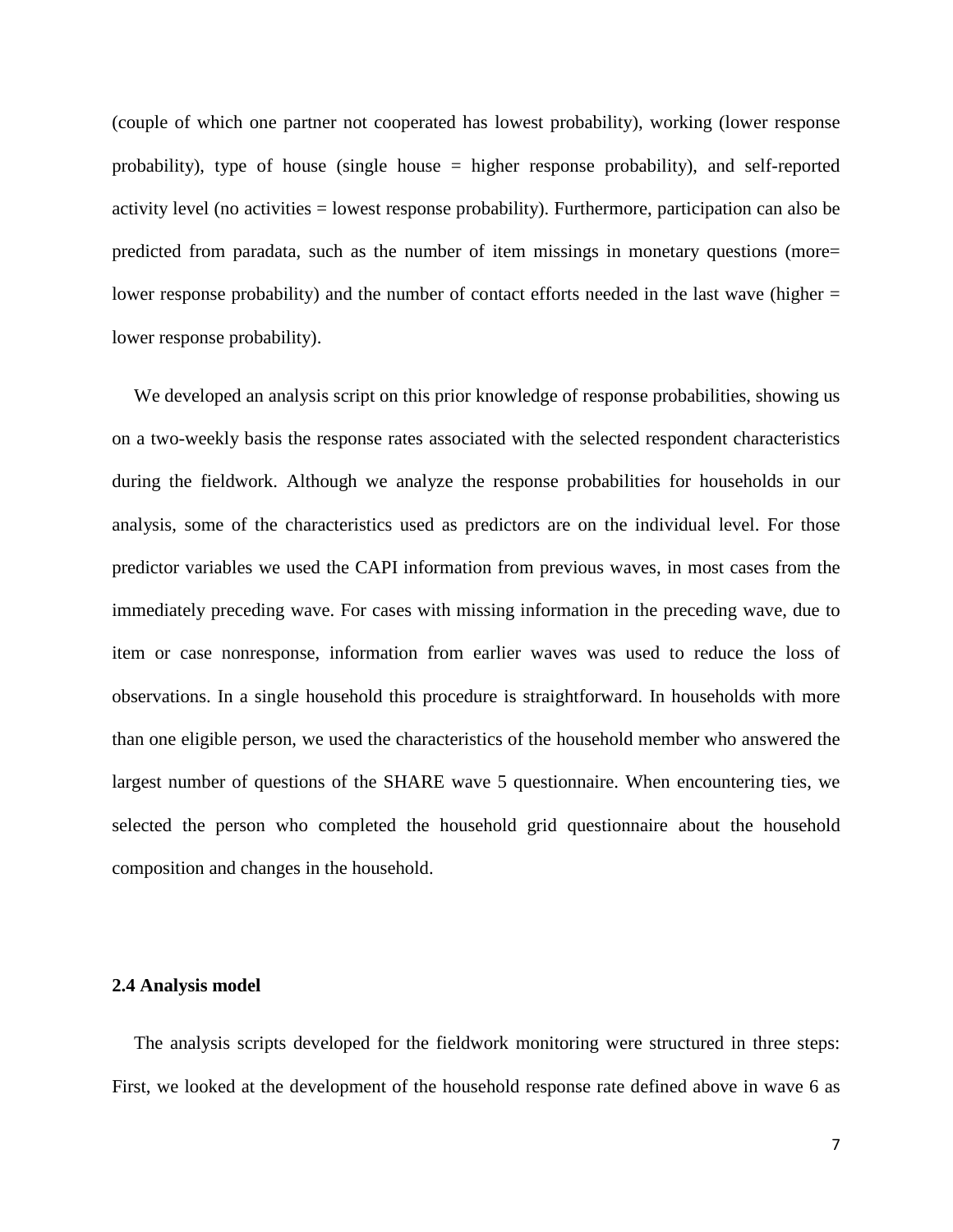compared to wave 5 at corresponding time points during the fieldwork period. Thus, the development in wave 5, in which no special fieldwork adaptions were done, served as a control condition to evaluate the performance of our responsive design as well as the extra fieldwork measures that are described in detail below. This control condition is not the same as a randomized experiment. However, since retaining the longitudinal sample size was of existential importance for the German SHARE sub-study in wave 6, we could not afford the risk to have a lower response rate in part of this sample. We do not compare wave 5 and wave 6 to prove that the overall response rate increased as a result of the responsive design. Differences in the overall response rate can be related to many other factors which we could not control for. However, the purpose of the comparison rather is to see whether changes in the response probabilities over the fieldwork period reflect the normal pattern for a specific subgroup or might be attributed to our wave 6 interventions. In wave 5, the numerator of formula 1 consisted of 760 households in which at least one individual interview was done at the end of the fieldwork period, the denominator included 890 attempted and eligible households in which at least one interview was realized in the previous wave (i.e. wave 4). In wave 6, the numerator consisted of 726 households, the denominator of 799 households.

Secondly, we calculated the absolute response probabilities related to the different respondent characteristics described above, as well as the deviation of these response probabilities from the overall mean household response rate. Furthermore, a logistic regression model was ran including the respondent characteristics as explanatory variables and the response rate defined in formula 1 as dependent variable. To account for interviewer effects, we used robust standard errors that are clustered over interviewers. As we are interested in the raw distribution of respondents participating in the survey or not, no specific weights have been applied. Finally, we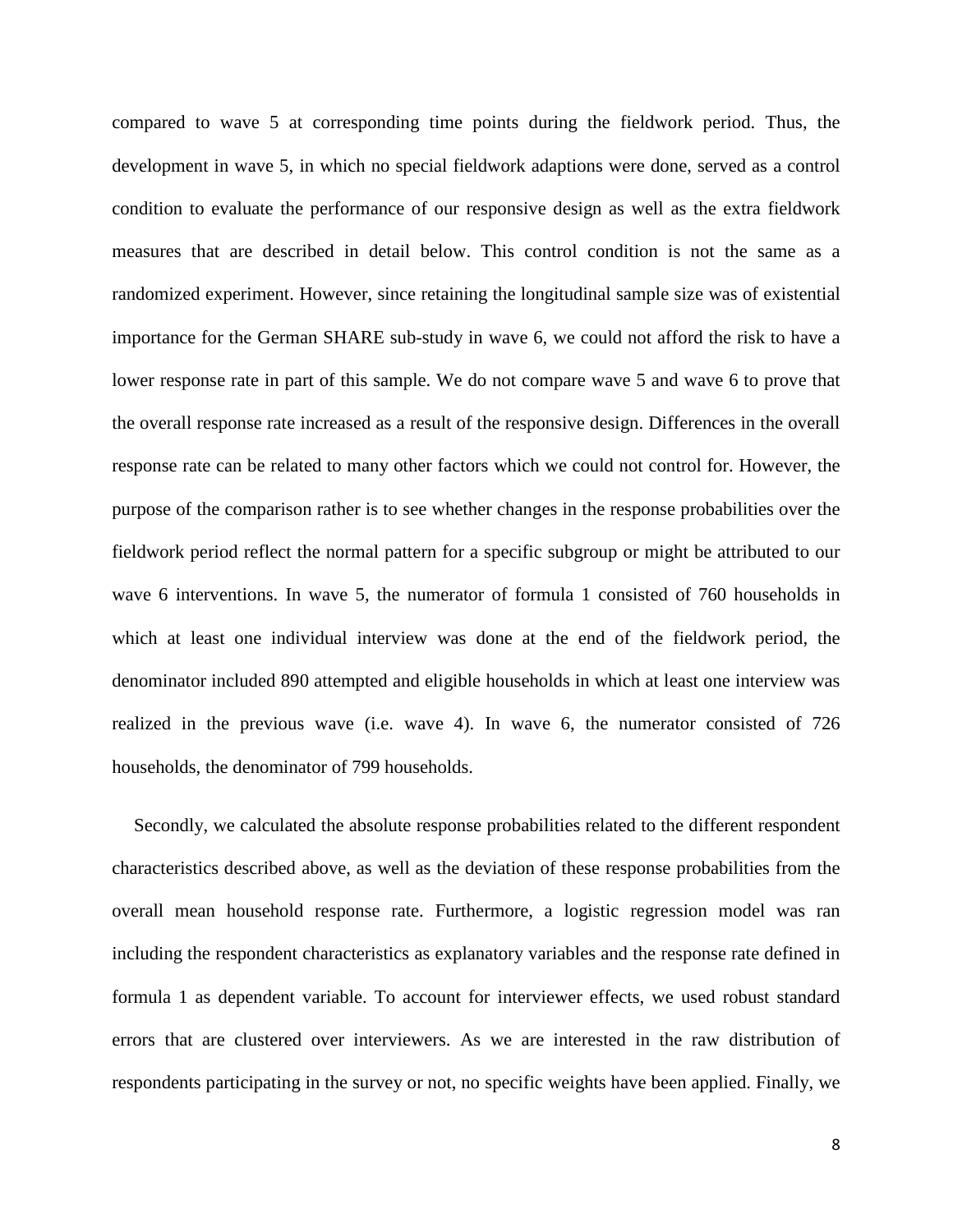monitored whether response probabilities related to respondent characteristics became more homogeneous or more heterogeneous over time by continuously producing graphs of the development of the deviations in response probabilities over the entire fieldwork period.

#### **2.5 Fieldwork adaptations**

Three fieldwork adaptations were implemented for the respondent groups, which had low response probabilities in our analysis: 1) interviewer bonus incentives, 2) contact schedule optimization, and 3) individual interviewer feedback.

*Interviewer bonus incentives:* Since it was known from previous waves that people of 80 years or older had especially low conditional response probabilities, we put in place a specific strategy for this group in advance. Before the fieldwork started, interviewers were promised a bonus incentive of five euros extra on top of their normal per interview payment for each interview with a person of 80 years or older. This can also be regarded as a (static) adaptive design measure [\(Schouten, Calinescu, and Luiten 2013\)](#page-26-2).

*Contact schedule optimization:* This measure was developed during the fieldwork monitoring, when the results showed that the youngest age group between 50 and 65, had lower than average contact rates as well as respondents who were still working. We proved on the basis of the incoming contact data that the early evening was the best time to successfully contact these groups, showed this finding to the interviewers, and urged them to do so.

*Individual interviewer feedback:* The SHARE monitoring system allowed the monitoring of contact and response rates obtained by individual interviewers in each country. Using this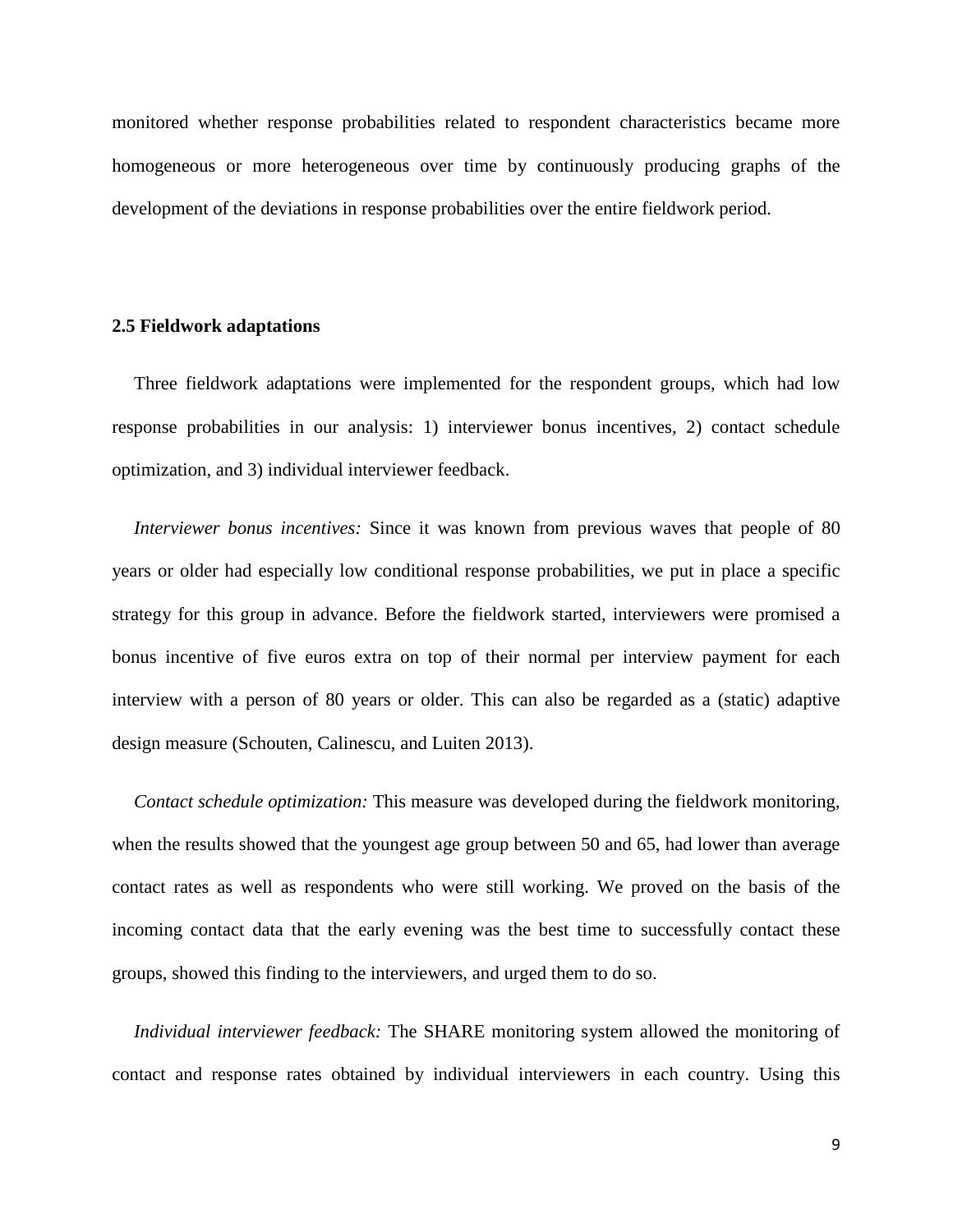system, we provided intensive feedback about the contact and response rates of individual interviewers to the agency, who in turn would contact the underperforming interviewers. This measure was in line with two other measures in our program, since we especially looked at the interviewer rates for specific respondent groups as well, such as the youngest working group and the oldest group over 80 years.

In addition to the responsive and adaptive measures that were implemented for specific groups, some general motivational measures for all respondents were implemented. Besides the usual high respondent incentives which SHARE Germany pays conditionally on participation, we used a small unconditional gift in wave 6: A postage stamp booklet including three postage stamps was included in the advance letter for all panel members. Furthermore, the interviewers were paid an extra five euros for each completed interview if they reached their individual target of interviewing 80% of the sample members assigned to them.

#### **3. Results**

In table 1, we present the results of the analysis script at the first and the last monitoring time point, hence at the earliest stage of the fieldwork and after the fieldwork for the longitudinal sample in wave 6 was finished. In the first line of the table, we present the overall household response rate as defined in formula 1. At the first monitoring moment, two weeks after the start of the wave 6 fieldwork, contact attempts had been made in 266 households and in 37.6% of these households at least one interview had already been done. Similarly, at the end of the fieldwork period, contact attempts had been made in 799 households and in 90.9% of these households an interview was done. The next lines of the table show what these response rates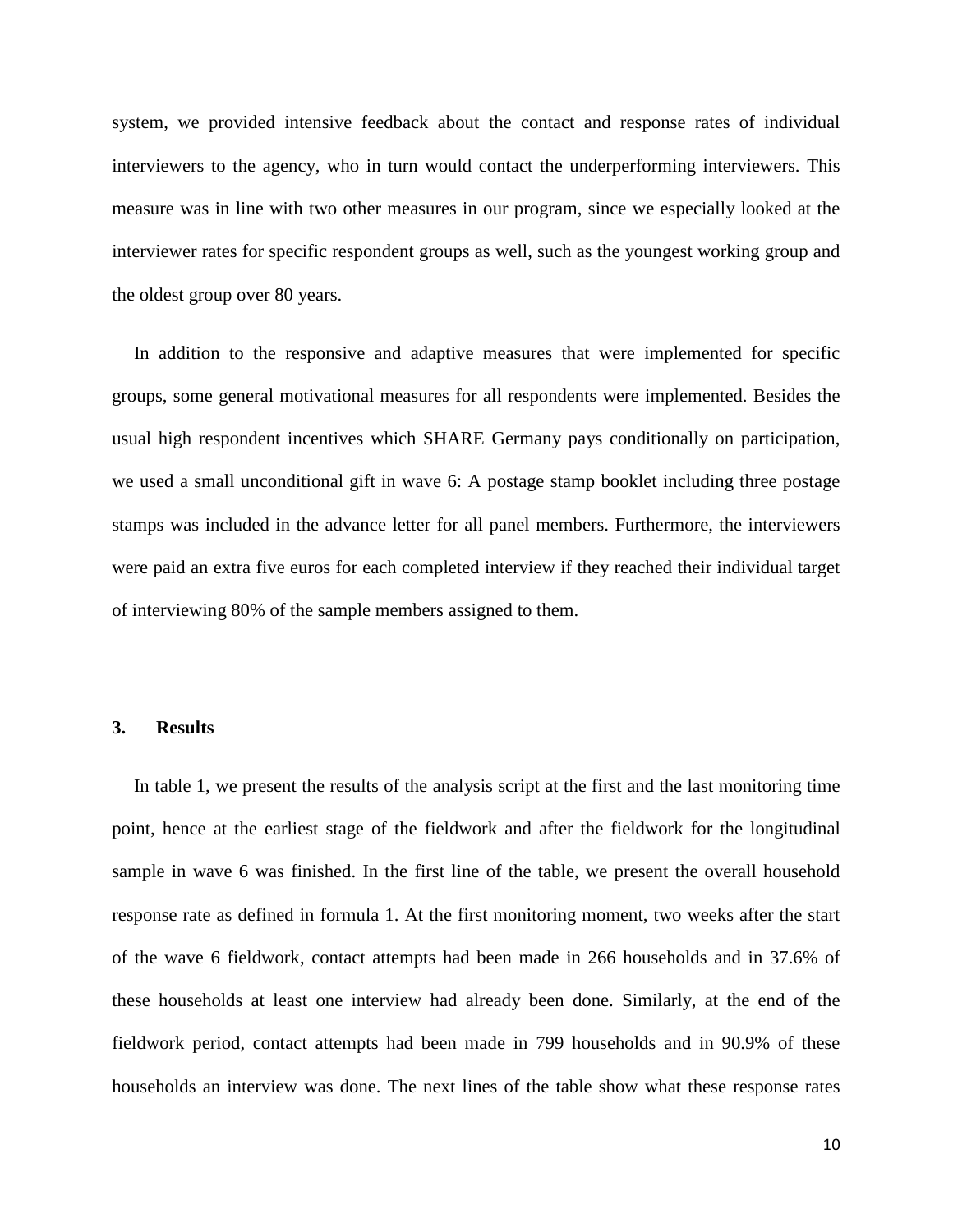were for specific groups of panel members, as compared to the average rate in the first line. For each group we present the observed (univariate) deviation from the overall mean response probability. In addition, the B coefficients resulting from a multivariate logistic regression model including all characteristics are given.

|                                                                    | Start of fieldwork |                                                   |                         | End of fieldwork |                                                   |                         |
|--------------------------------------------------------------------|--------------------|---------------------------------------------------|-------------------------|------------------|---------------------------------------------------|-------------------------|
|                                                                    | ${\bf N}$          | Deviation from<br>obs.<br>response<br>probability | $\mathbf b$<br>$(se)^1$ | ${\bf N}$        | Deviation from<br>obs.<br>response<br>probability | $\mathbf b$<br>$(se)^1$ |
| Household<br>response<br>rate<br>(based on attempted HH)<br>Gender | 266                | 37.6                                              |                         | 799              | 90.9                                              |                         |
| female (ref.)                                                      | 53                 | $-0.5$                                            |                         | 370              | $-1.5$                                            |                         |
| male                                                               | 47                 | 0.6                                               | $-0.04$<br>(0.32)       | 356              | 1.6                                               | 0.31<br>(0.29)          |
| Age                                                                |                    |                                                   |                         |                  |                                                   |                         |
| 50-64                                                              | 13                 | $-11.6$                                           | $-0.19$<br>(0.48)       | 180              | 2.4                                               | 0.17<br>(0.40)          |
| $65-69$ (ref.)                                                     | 25                 | 1.5                                               |                         | 156              | 0.4                                               |                         |
| 70-79                                                              | 38                 | $-0.7$                                            | $-0.10$<br>(0.29)       | 269              | 1.9                                               | 0.16<br>(0.42)          |
| $80 +$                                                             | 24                 | 11.4                                              | 0.27<br>(0.40)          | 121              | $-7.4$                                            | $-0.57$<br>(0.40)       |
| Education                                                          |                    |                                                   |                         |                  |                                                   |                         |
| low                                                                | 52                 | 4.1                                               | 0.17<br>(0.32)          | 335              | $-1.3$                                            | 0.08<br>(0.29)          |
| medium (ref.)                                                      | 26                 | $-2.9$                                            |                         | 217              | $-0.4$                                            |                         |
| high                                                               | 20                 | $-4.8$                                            | 0.07<br>(0.35)          | 161              | 3.3                                               | 0.45<br>(0.40)          |
| Composition of household                                           |                    |                                                   |                         |                  |                                                   |                         |
| single hh (ref.)                                                   | 34                 | 4.9                                               | 0.04                    | 201              | $-2.3$                                            | 0.21                    |
| hh with 2 persons                                                  | 57                 | 0.2                                               | (0.31)                  | 443              | 1.2                                               | (0.30)                  |
| hh with more than 2 persons                                        | 9                  | $-11.9$                                           | $-0.20$<br>(0.51)       | 82               | $-0.8$                                            | $-0.26$<br>(0.55)       |
| Working status<br>retired (ref.)                                   | 80                 | 3.3                                               |                         | 490              | $-0.8$                                            |                         |
| paid work                                                          | 12                 | $-11.0$                                           | $-0.39$<br>(0.56)       | 152              | 1.8                                               | 0.22<br>(0.44)          |
| other                                                              | 8                  | $-5.7$                                            | $-0.41$<br>(0.61)       | 83               | 1.4                                               | 0.33<br>(0.48)          |
| Housing                                                            |                    |                                                   |                         |                  |                                                   |                         |
| other (ref.)                                                       | 44                 | 7.0                                               |                         | 249              | $-1.6$                                            |                         |
| detached house                                                     | 55                 | $-4.2$                                            | $-0.44$<br>(0.24)       | 475              | 0.9                                               | $-0.14$<br>(0.33)       |
| Urbanization                                                       |                    |                                                   |                         |                  |                                                   |                         |
| rural (ref.)<br>urban                                              | 61<br>38           | $-1.4$<br>2.5                                     | $-0.05$                 | 471<br>253       | 1.0<br>$-1.8$                                     | $-0.41$                 |

**Table 1: Monitoring of respondent characteristics in wave 6**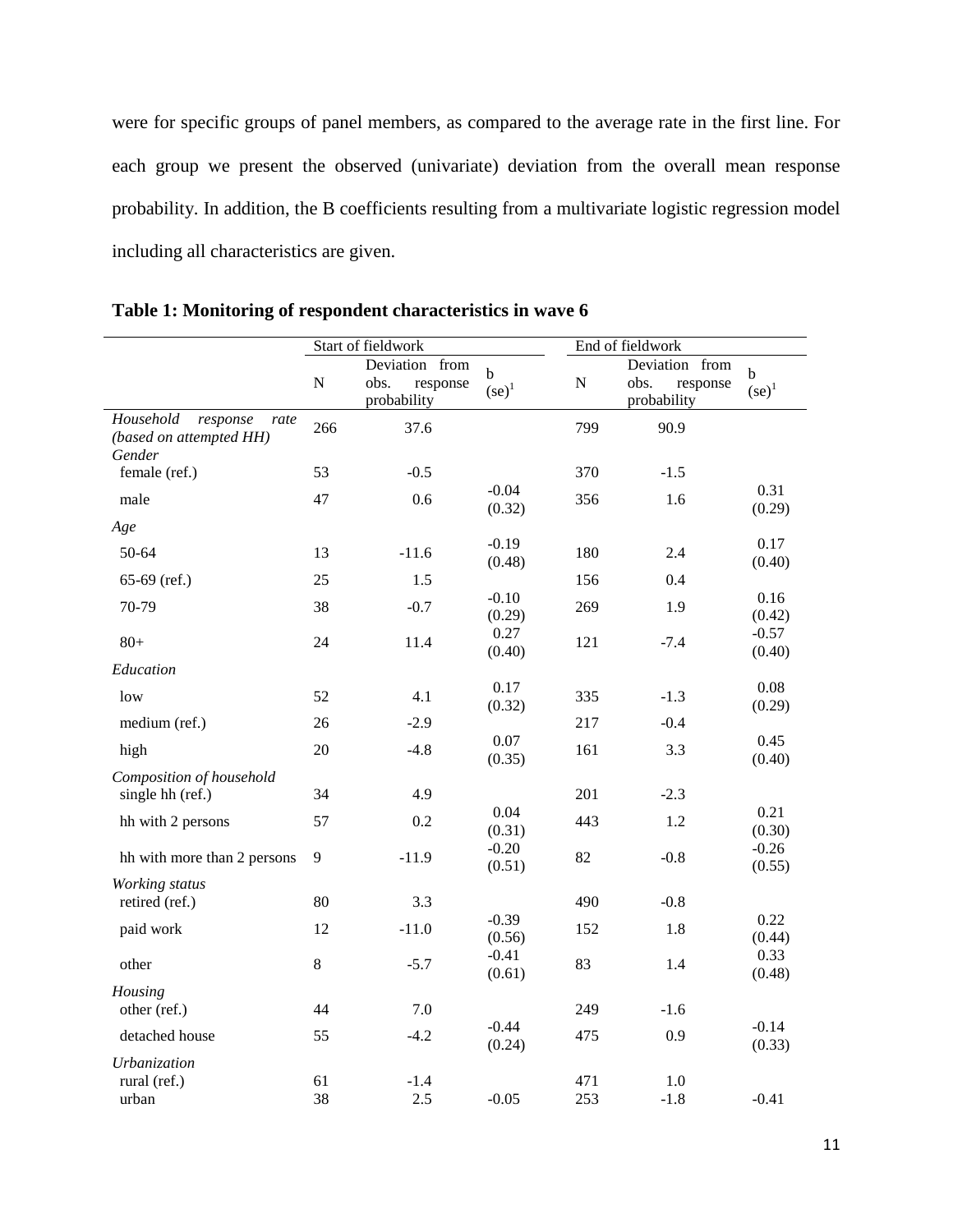|                                       |    |         | (0.40)            |     |         | (0.31)                         |
|---------------------------------------|----|---------|-------------------|-----|---------|--------------------------------|
| Household income                      |    |         |                   |     |         |                                |
| 1st quartile                          | 29 | 13.3    | 0.67<br>(0.45)    | 161 | 1.1     | 0.06<br>(0.38)                 |
| 2nd quartile (ref.)                   | 20 | $-2.5$  |                   | 154 | 0.3     |                                |
| 3rd quartile                          | 20 | $-0.6$  | 0.14<br>(0.39)    | 162 | 1.7     | 0.13<br>(0.48)                 |
| 4th quartile                          | 22 | 1.0     | 0.36<br>(0.33)    | 153 | 2.4     | 0.08<br>(0.44)                 |
| no answer                             | 9  | $-15.6$ | $-0.64$<br>(0.53) | 96  | $-8.1$  | $-0.81$ <sup>*</sup><br>(0.37) |
| Health                                |    |         |                   |     |         |                                |
| good or better (ref.)                 | 51 | $-4.7$  |                   | 416 | 0.4     |                                |
| fair                                  | 37 | 4.9     | 0.25<br>(0.28)    | 235 | $-0.1$  | 0.08<br>(0.26)                 |
| bad                                   | 12 | 12.4    | 0.12<br>(0.52)    | 75  | $-1.6$  | 0.22<br>(0.40)                 |
| # contact attempts for a CI           |    |         |                   |     |         |                                |
| $1$ (ref.)                            | 50 | 3.0     |                   | 311 | 2.3     |                                |
| $2 - 4$                               | 42 | $-0.8$  |                   | 323 | $-1.8$  |                                |
| $5 - 8$                               | 6  | $-10.1$ |                   | 73  | $-0.7$  |                                |
| more than 8x<br>Activities            | 1  | $-12.4$ |                   | 15  | $-2.6$  |                                |
| no activities                         | 9  | 9.8     | 0.07<br>(0.49)    | 46  | $-10.2$ | $-0.66$<br>(0.43)              |
| light activities (ref.)               | 41 | 4.7     |                   | 288 | $-2.0$  |                                |
| time consuming activities             | 50 | $-4.3$  | $-0.29$<br>(0.33) | 392 | 2.9     | $0.52^*$<br>(0.22)             |
| Constant                              |    |         | $-0.30$<br>(0.59) |     |         | $2.05***$<br>(0.65)            |
| McKelvey and Zavoina's R <sup>2</sup> |    |         | 0.11              |     |         | 0.12                           |
| N (multivariate model)                |    |         | 258               |     |         | 782                            |

<sup>1</sup> Cluster-robust standard errors in parentheses (accounting for interviewer level).

 $p < 0.05$ ,  $p < 0.01$ ,  $p < 0.001$ .

As an illustration, we look at the following example: For the age group between 50 and 64 years, the response rate at the beginning of the fieldwork was 11.6%-points lower than average, hence 26% (37.6% - 11.6%-points). The B coefficient of this group was -0.19 at that time point, indicating that the probability of an interview in this age group was slightly lower than the probability of an interview in the reference age group of people between 65 and 69 years, when controlling for all other respondent characteristics in the model. This difference in response probability was not significant in the model at the first time point, which included only small numbers of households in the groups. At the end of the fieldwork period, the response probability of the youngest age group in comparison to the other groups had significantly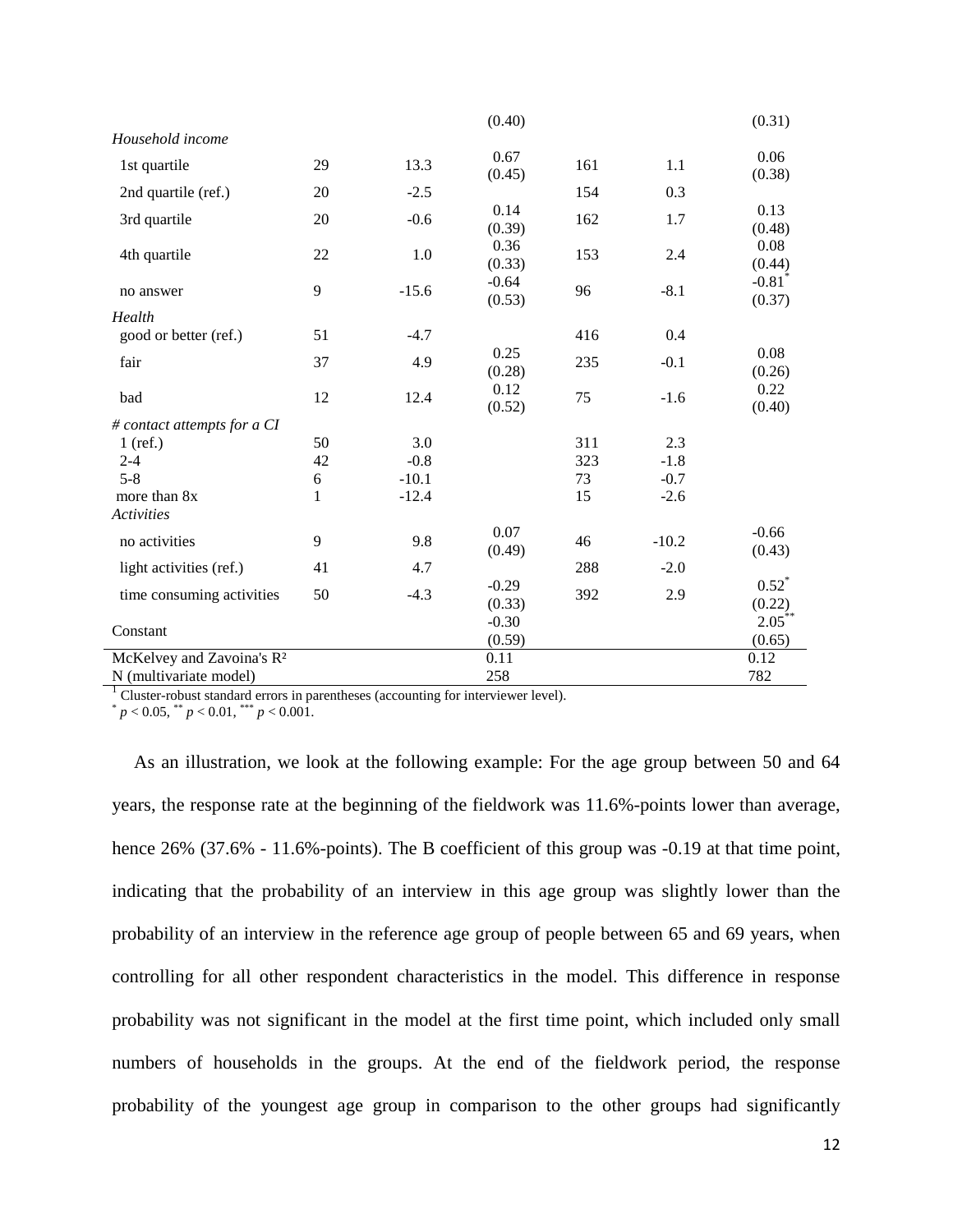changed: The deviation in probability (2.4%-points) as well as the B coefficient (0.17) were now positive and small, indicating that the probability of an interview in this group, after final contact attempts, was equal or slightly (but not significantly) higher than in the reference age group. We can see more such changes in effect signs, for example for the age group over 80 years old, the lowest and the highest educated groups and the single person households. The largest and significant effects were found, at the end of the fieldwork, for respondents who had not answered the income question in the previous wave questionnaire (lower interview probability) and respondents who had reported time consuming activities (higher interview probability).

However, the monitoring script was not only run at the beginning and the end of the fieldwork, but bi-weekly during the whole fieldwork period. It is therefore more interesting to look at the complete pattern of the changes in response probabilities over the fieldwork period. Figure 1 gives an overview of the development of the household response rate over the total fieldwork period in wave 5 and wave 6. The fieldwork period in wave 5 lasting from February to September 2013 was somewhat longer (31 weeks) than in wave 6 lasting from February to July 2015 (23 weeks), but in the final eight weeks of wave 5 the response of the longitudinal sample barely increased anymore<sup>[3](#page-14-0)</sup>. The response in wave 6 starts at about the same rate as in wave 5 but accelerates after week 8, and ends at a considerably higher rate than in wave 5. The first objective of the special fieldwork design in wave 6 was hence realized: The final wave 6 response rate is 4.6 percentage points higher (90.9%) than the final wave 5 response rate (85.4%). A logistic regression to test the overall difference in response over time, using a continuous date variable, a wave dummy, and an interaction of both, showed a significant difference between the two waves from week 15 onwards.

<span id="page-14-0"></span> $3$  In wave 5, a large refreshment sample was recruited in addition to the fieldwork for the longitudinal panel sample, see section Sample. The extra weeks were merely needed for the fieldwork in this new sample.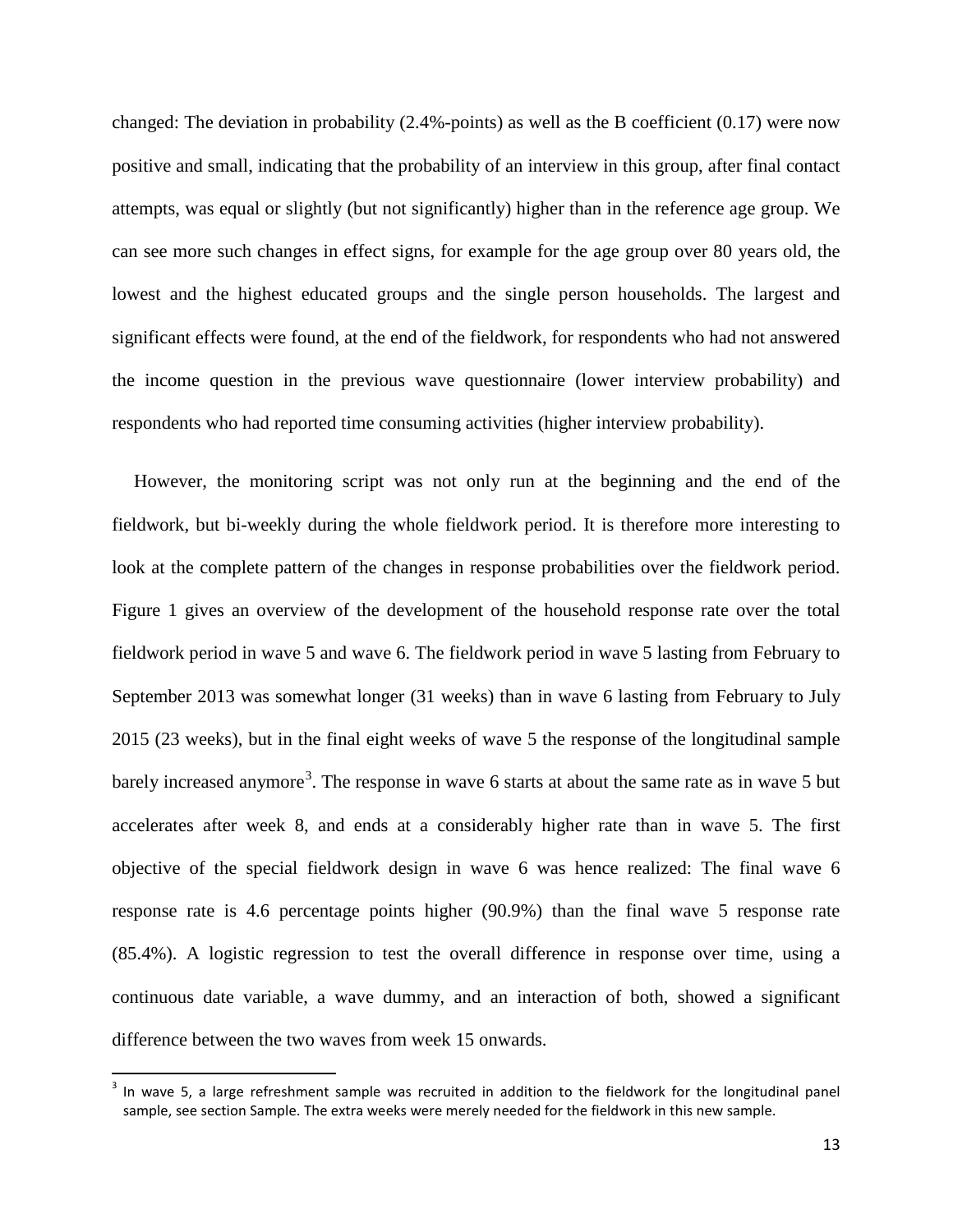



Figure 2 shows the response probabilities over time for the two age groups for which we observed a large shift in the response deviation over time in table 1: the youngest age group (50- 64) and the oldest age group (80+). The two patterns of response seem to be consistent with the overall graph in figure 1. However, we get a very different result from depicting the *deviations* in response probabilities for these groups, as we used in table 1. Figure 3 shows, at the left, a large negative deviation from the average response rate for the youngest age group at the start of the fieldwork in wave 6. A negative but much smaller deviation was also found for this group at the start of the wave 5 fieldwork. Since we observed a similar low response probability for the respondent group that was working, we hypothesized that the lower response rate was related to a lower contact probability of this group and that we could increase this probability by optimizing contact timing. Tests on the first fieldwork data indeed showed that contact attempts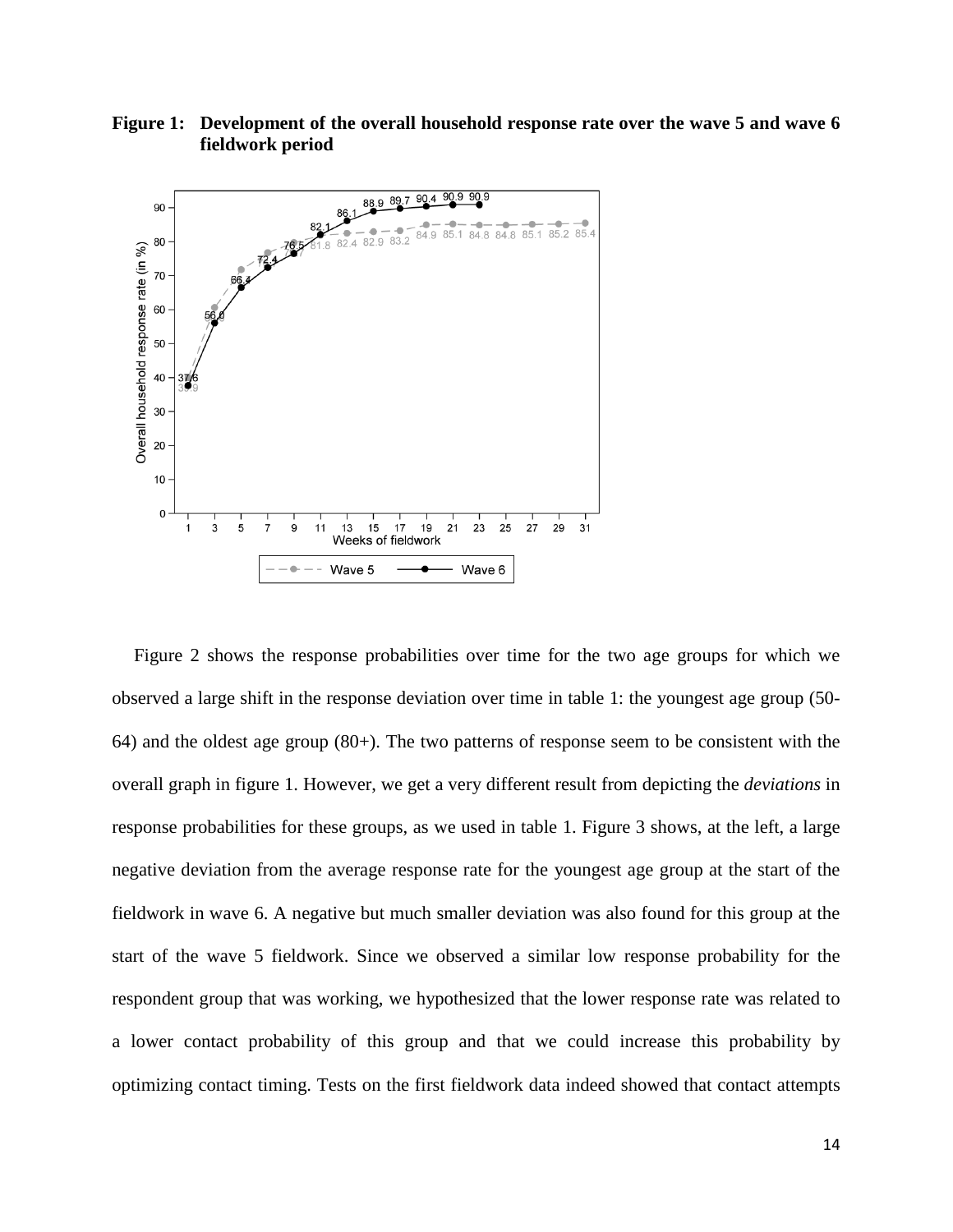during the early evening (17.00 - 19.00 h.) had a significantly higher interview probability in this specific age group. In co-operation with the staff of the fieldwork agency, we informed the interviewers about our finding in fieldwork week 4 as well as in week 7, and recommended them to contact the youngest age group more often in the evenings. In fieldwork week 9, we wrote a midterm motivational letter for the interviewers, which also stressed this recommendation and reminded the interviewers that this could increase the likelihood of reaching their individual target of 80% response rate and thus getting the bonus payment. Finally, between week 7 and 12, we monitored the individual performance of interviewers in contacting the younger households, as well as their number of contact attempts in the recommended time window. Based on the combined information on respondent age, interviewer success rate and timing of contact attempts, we provided the survey agency with detailed lists of which interviewers<sup>[4](#page-16-0)</sup> were to given feedback or re-instructions.

Although figure 3 seems to confirm that a change took place after week 3 of fieldwork, we cannot test whether it was really our recommendation that caused the increase in response rate for the youngest age group. The wave 5 response rate for the same group seemed to increase somewhat around that time of the fieldwork as well, even though these effects are much smaller. An indication of a possible causal effect can be found in the interviewer compliance data (not shown): Before we gave our recommendations, 26% of all contact attempts with younger households were done in the time window between 17.00 and 19.00 h. This number increased to 30% after our first and to 42% immediately after our second recommendation. The interviewers hence followed our recommendations. However, we cannot directly relate this finding to the increased response rate. The final deviation in response probability of the youngest age group

<span id="page-16-0"></span> $4$  The interviewers were anonymized for us: For our analysis and lists we used encrypted interviewer ID's for which the key was only known to the survey agency.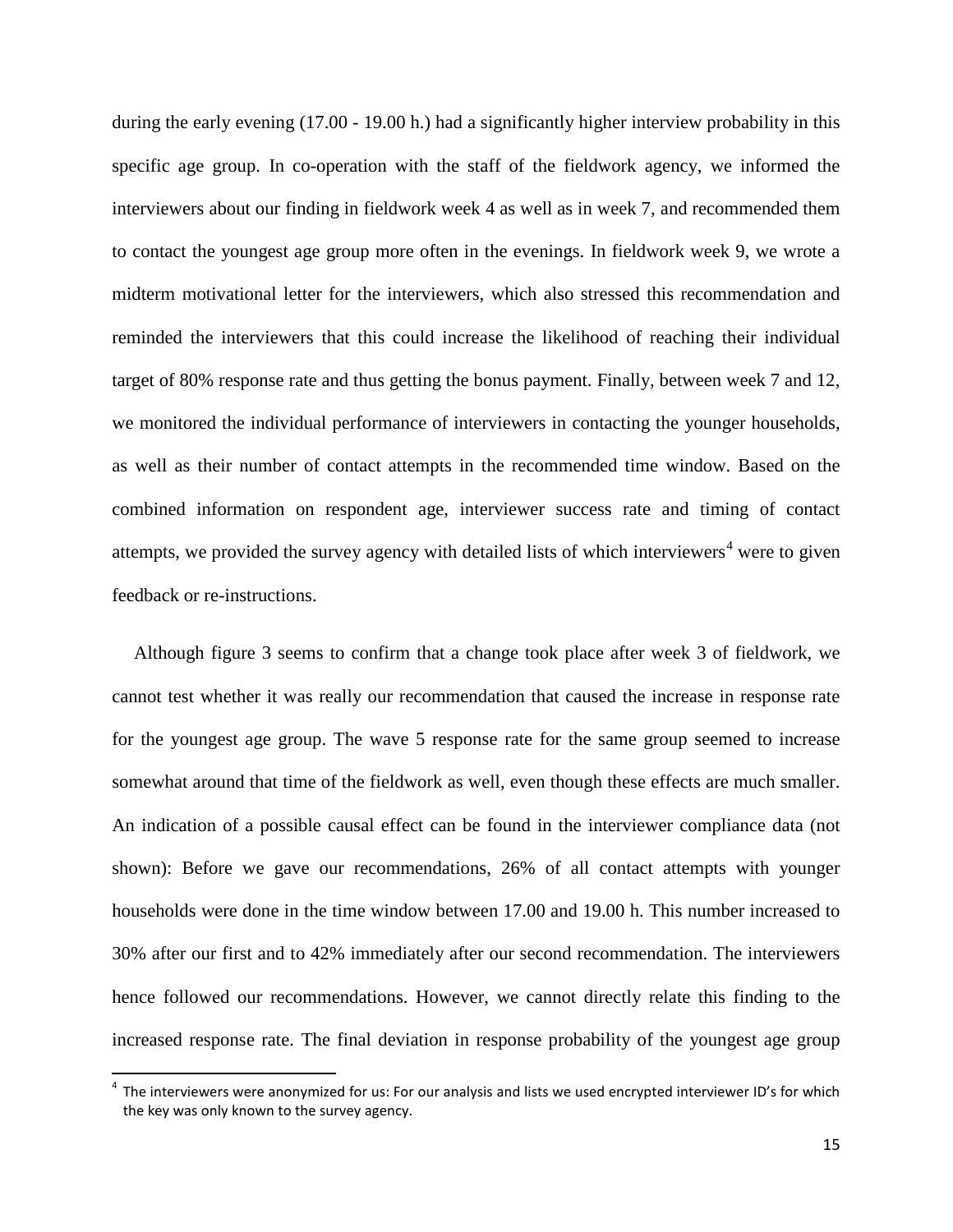was very similar to the final deviation in wave 5 (figure 3), where no fieldwork adaptions have been proposed. However, figure 2 showed that the absolute response probability of this group was considerably higher in wave 6 (93.3%) than in wave 5 (87.3%), consistent with the overall response rates in figure 1. This difference is statistical significant at the 5%-level.

**Figure 2: Development of the household response rate for the youngest age group (50-64) and the oldest age group (80+)**



**Figure 3: Deviations from the overall household response rate for the youngest age group (50-64) and the oldest age group (80+)**

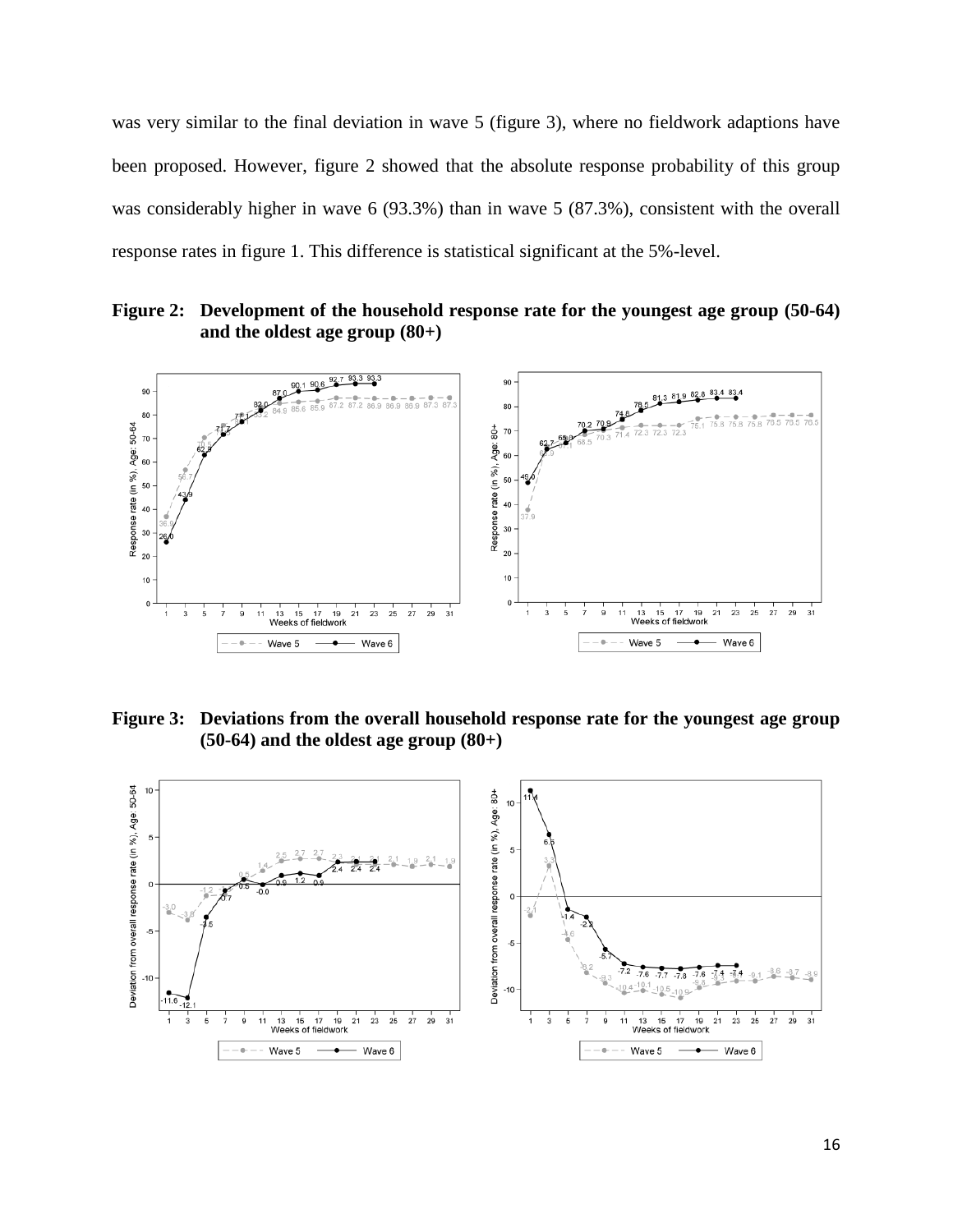The right part of figure 3 shows that for the oldest age group of 80 years or older the pattern of deviations in response probability started with a large positive deviation, as was also shown in table 1. This was remarkable since we knew from previous waves that this age group normally had relatively low response probabilities. However, after a few weeks the pattern changed and the deviation indeed became negative. Our hypothesis was that, due to the bonus incentive for interviewing people over 80 years, interviewers were giving priority to contacting the oldest sample members first – perhaps also at the expense of the youngest age group. After a few weeks, they most probably had interviewed the easiest to reach 80+ group and were left with the oldest, difficult remaining cases. We still tried to stimulate the response probability of this group again after week 9 by reminding interviewers of the bonus incentive and by offering them help from the fieldwork staff to contact people in nursing homes. However, the response deviation remained negative, as in wave 5. The final deviation was, however slightly smaller than in wave 5 (-7.4%-points versus -8.9%-points) and the final absolute response rate was significantly higher (83.4% in wave 6, 76.5% in wave 5) at the 10%-level.

The pattern of deviations observed for the oldest age group, in figure 3, is to a certain extent reflected in the patters we observed for the group of sample members who self-reported to be in bad health in the previous wave questionnaire. Figure 4 shows that this group also starts with a relatively high response probability that drops around week 6 or 7 and stays low after that. Both groups indeed show some overlapping: From those persons reporting bad health over one third is over 80 years old, while only one fifth is under 65.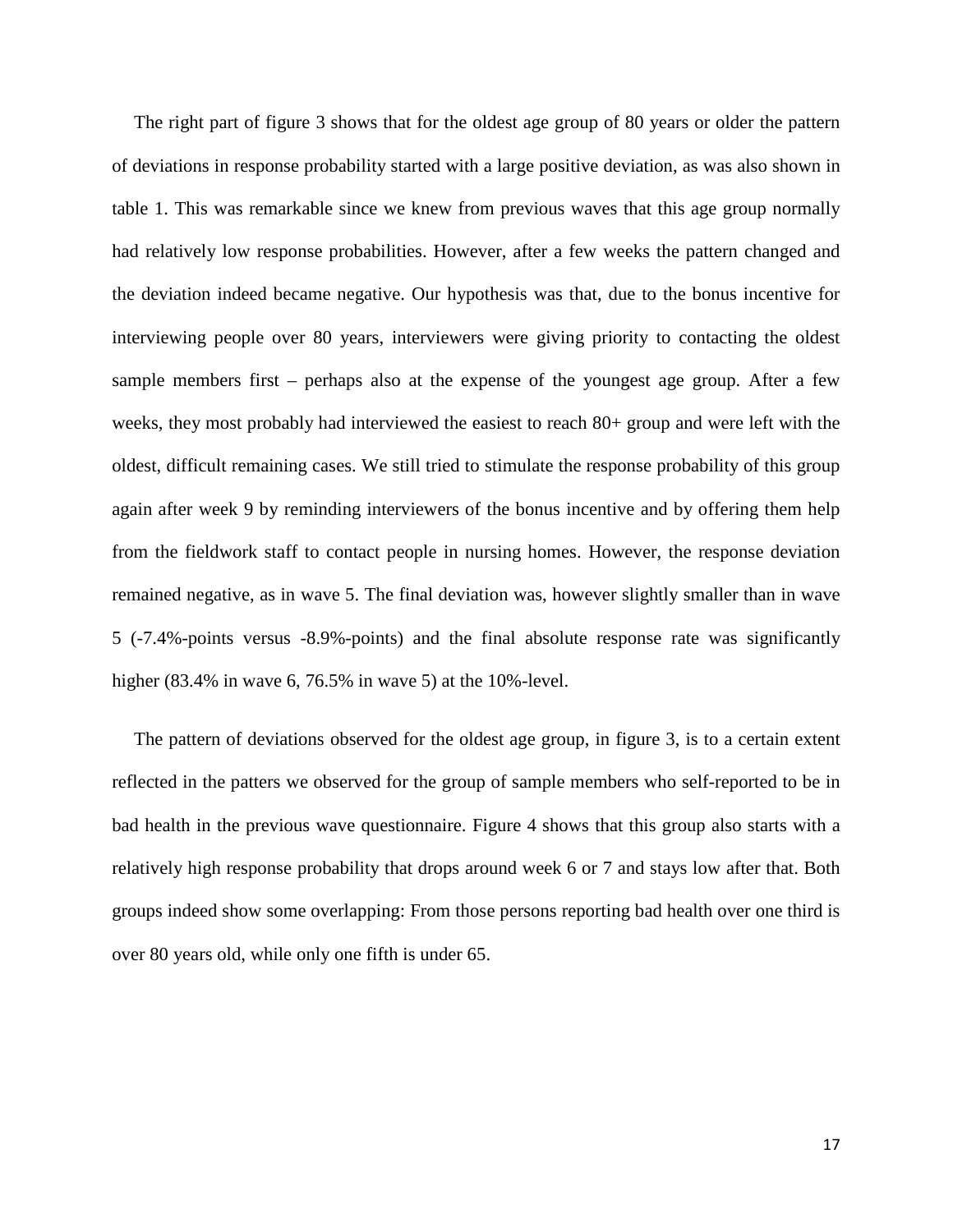**Figure 4: Deviations from the overall household response rate for respondents who reported to be in bad health**



Two additional remarkable groups are depicted in figure 5, both having significant deviations in response probabilities at the end of the fieldwork period (see table 1). At the left of figure 5 is depicted the group of sample members who reported to have time consuming activities in the previous wave. This group has a slightly lower response probability at the start of the fieldwork in wave 6, increase to the mean level in week 4-5 and end somewhat higher than the average, similar to the final rate in wave 5. Since the wave 5 pattern was, however, more consistently positive, this group might also have suffered slightly from the extra efforts interviewers were devoting to the oldest age group at the start of the wave 6 fieldwork. We did not direct any special fieldwork efforts to this group, for which the response probabilities already recovered early in the fieldwork period.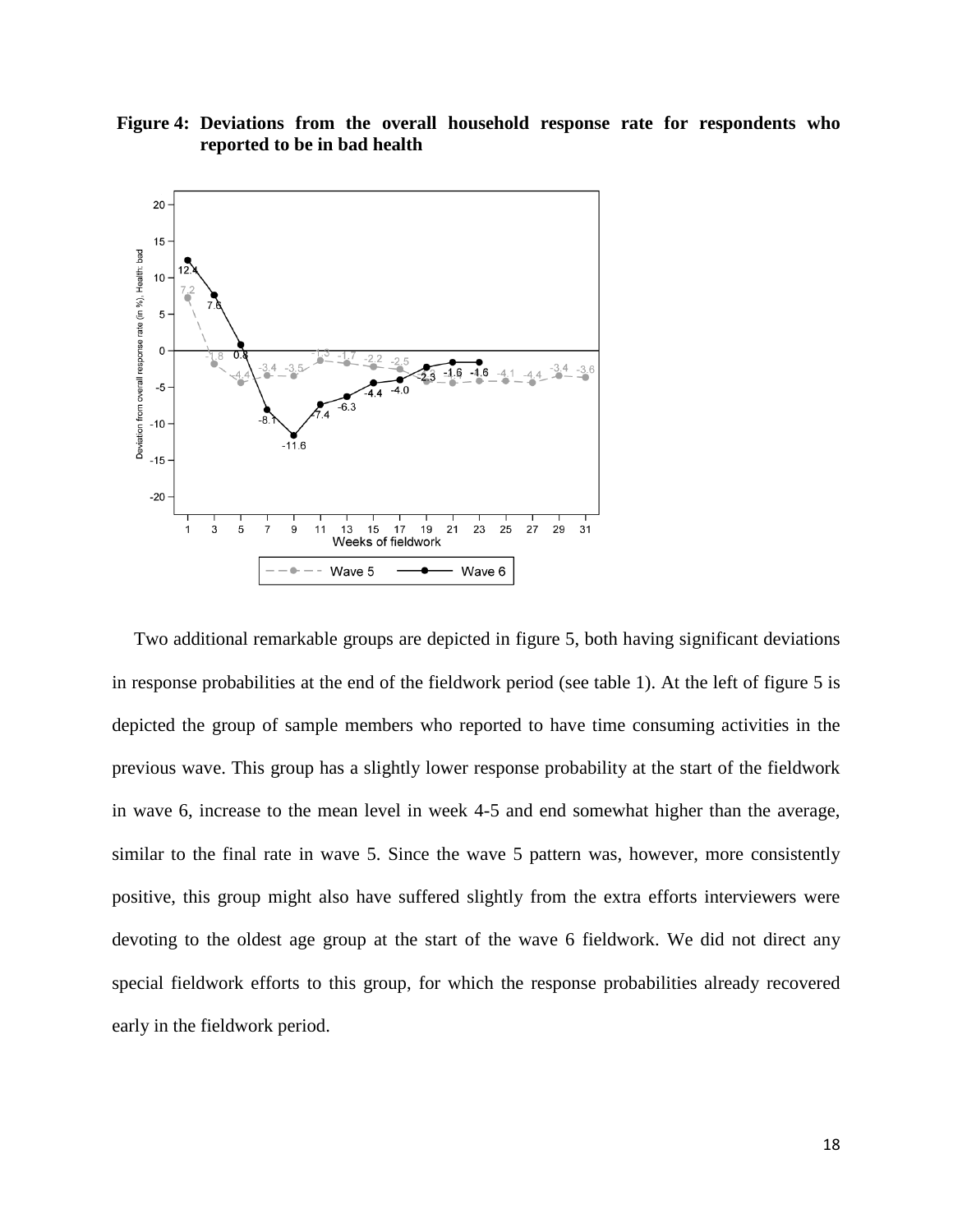Finally, the right part of figure 5 shows the deviations of the group who gave no answer to the income question in the previous wave. This group started with a much lower response probability than any other group and mostly remained low despite some fluctuations due the small number of observations in the first weeks. This pattern could be seen in wave 5 as well. Although we considered this to be a group for which responsive measures are especially worthwhile, it was impossible to design effective extra measures during the course of the wave 6 fieldwork without knowing the common cause of the income nonresponse in one wave and unit nonresponse in the next wave.

**Figure 5: Deviations from the overall household response rate for respondents who reported time consuming activities and respondents who did not answer the income question**



#### **4. Conclusion**

The first objective of implementing a responsive fieldwork design in the German SHARE sub-study was to improve the overall response rate. Since the final wave 6 response rate (90.9%) was significantly higher than the final wave 5 response rate (85.4%), we can conclude that this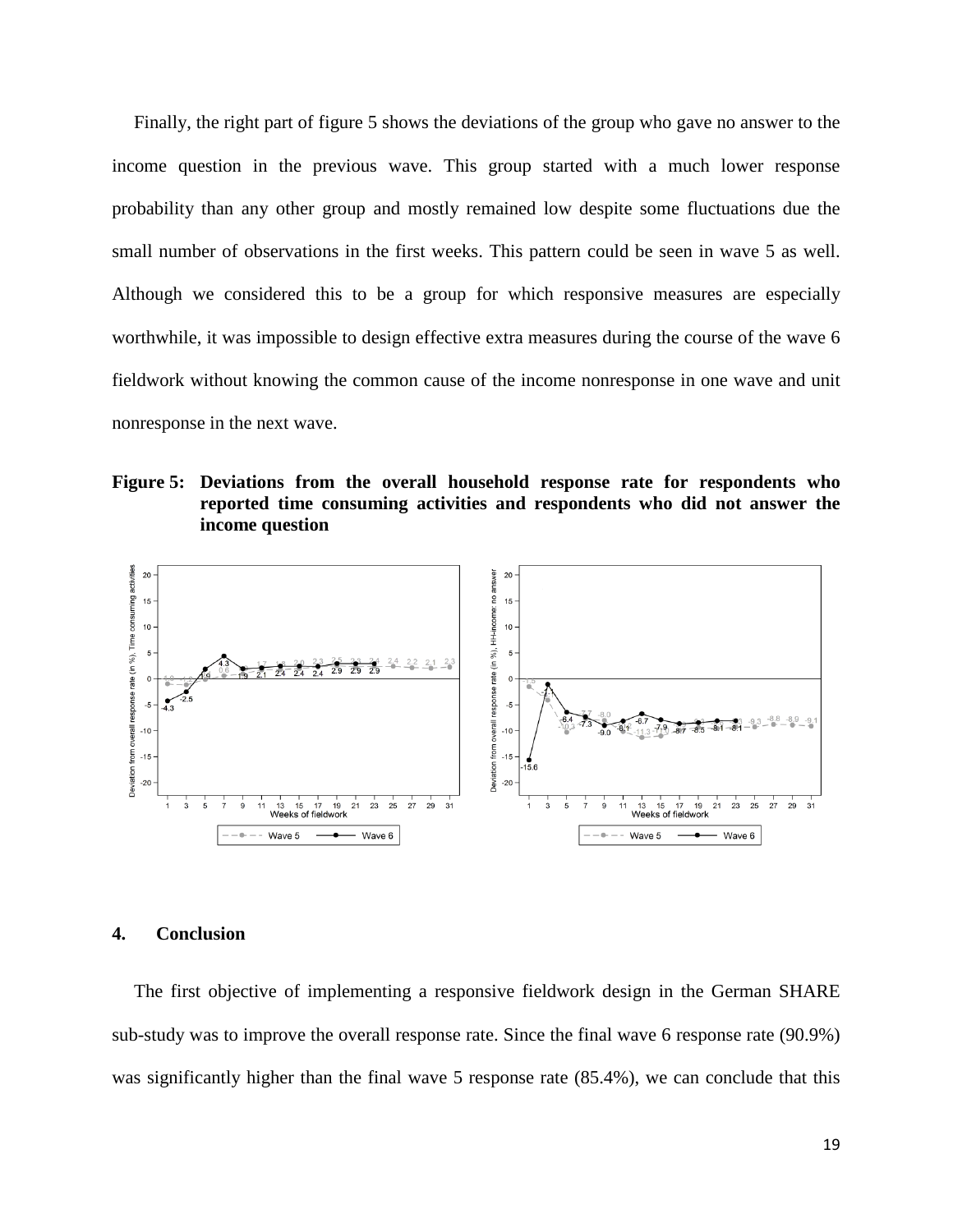first aim was attained even though we cannot unquestionably attribute this total increase to the responsive design. As we described in the method section, we not only used responsive measures for specific subgroups, but also implemented several response stimulation measures for the total sample, such a small unconditional gifts and interviewer incentives for reaching an individual response target. Each of the measures might have contributed to the overall result in wave 6, although we would expect the general measures to stimulate the response evenly over the fieldwork period. The same expectation applies to possible other differences between wave 5 and wave 6, such as more experienced interviewers and fieldwork staff or slightly increased attrition bias. However, the response in wave 6 started at about the same rate as in wave 5, accelerated after week 8 and was significantly higher than in wave 5 from week 15 onwards. The most intensive efforts to redirect the contact attempts of the interviewers for specific subgroups of households and feedback to interviewers were done between week 8 and week 12, which might be an indication that the responsive measures might have stimulated the overall response rate. Furthermore, we observed a substantial increase in the contact attempts with younger households in the recommended time window after our request to interviewers. Hence, in contrast with the findings of Wagner (2013) and Kreuter and Müller [\(2015\)](#page-25-6), our interviewers seemed to comply with the recommendations given to them during the fieldwork, thus making it plausible to find a positive effect on response.

The secondary goal of the responsive fieldwork design in this study was to increase the homogeneity of response probability across respondent subgroups. This second aim has not been attained very well with our design. Despite the effect that the responsive measures seemed to have on the absolute response rate in the subgroups, the final wave 6 response probabilities in these groups were not closer to the average than in wave 5. The final deviation in response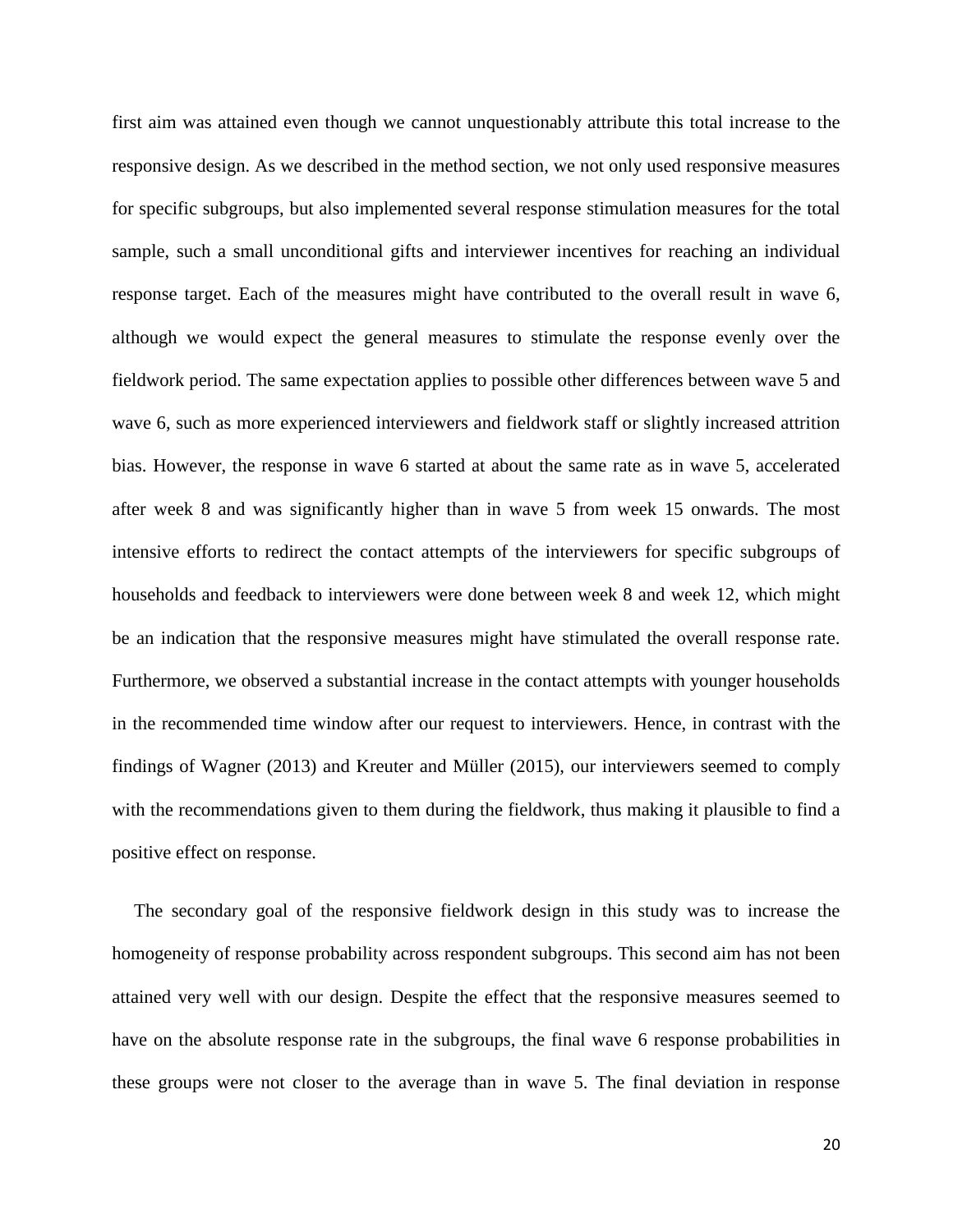probability of the youngest as well as the oldest age group, for example, was very similar to the final deviation in wave 5. Furthermore, some large response deviations were observed for respondent characteristics that cannot easily be counteracted by common fieldwork reactions such as incentives, intensified efforts or re-scheduled contact attempts. Specifically related to the target population of the SHARE survey is the (cognitive or physical) inability to participate caused by old age and poor health. In addition, the relationship we found between income item nonresponse in the previous panel wave and response probability in wave 6 is difficult to translate into effective measures during the course of the fieldwork without knowing more about this causal relation. This is line with Tourangeau [\(2015\)](#page-27-2), who formulated the paradox that respondent characteristics that are suitable for responsive fieldwork measures might in fact be of limited use for true response bias reduction.

The third objective of the responsive fieldwork design in wave 6 in Germany was to evaluate the feasibility and utility of implementing such designs across all countries participating in SHARE. Our conclusion with respect to this third aim is that the responsive design at this moment is not yet efficient enough to outweigh the large investment of time and effort needed for the continuous monitoring, analyzing, and implementing of extra measures in all countries at the same time. We consider doing some in-depth studies of specific groups with low response probabilities before the design adaptations will be extended to all other countries. For example, it is worthwhile to find out more about the possible common cause of the income nonresponse in one wave and unit nonresponse in the next wave by specifically interviewing panel members about their reasons for not answering the income questions. This could result in better adapted strategies for this subgroup, such as different advance letters, specific incentives, or specially trained interviewers. Another study would be directed to the group of 80+ years-olds and the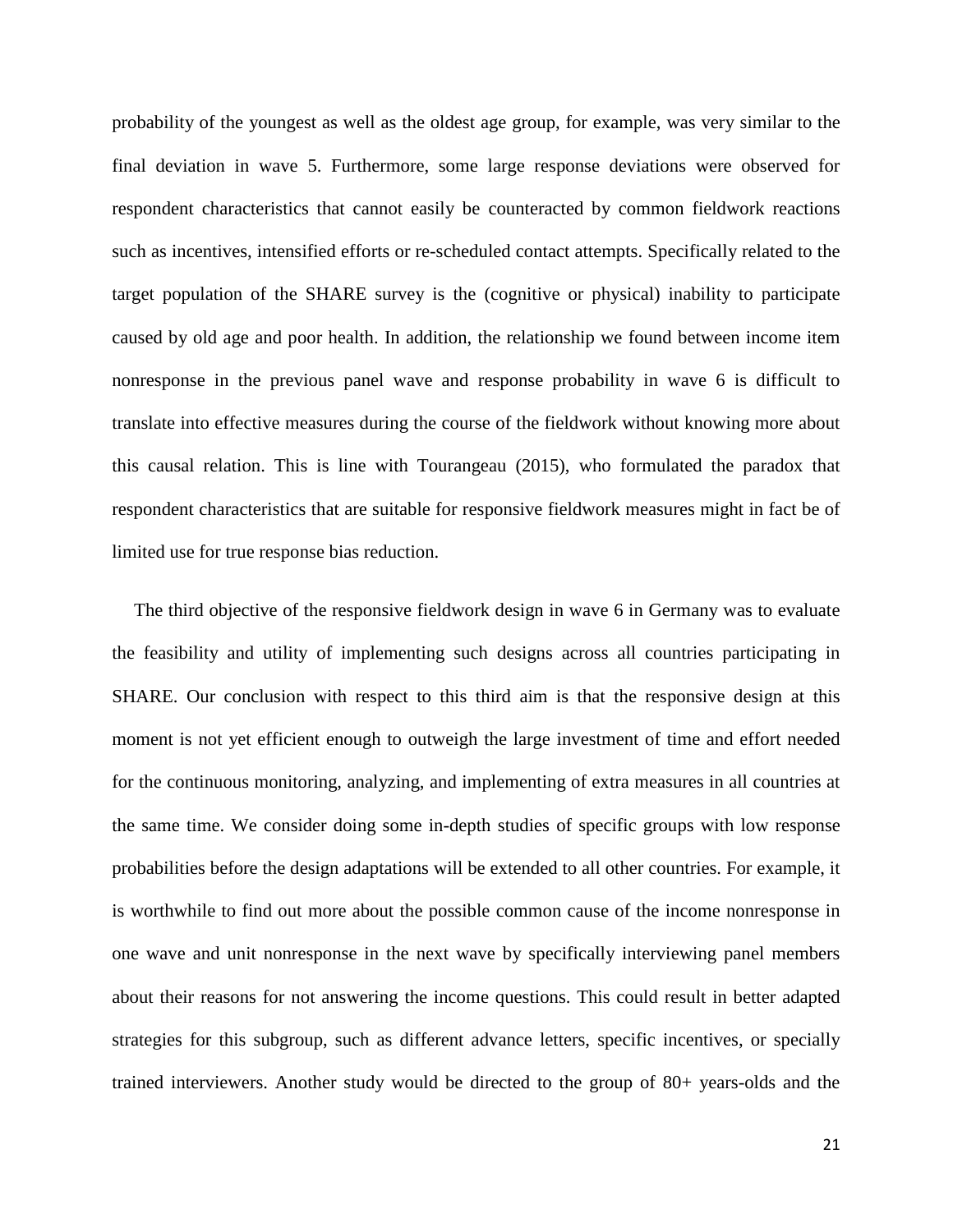people in bad health. When contacting these older or ill panel members, SHARE interviewers often encounter so-called "gate-keepers", i.e. family members, adult children, or care givers who are hesitant to let the interviewer in or allow the interview. Such contact attempts could possibly be aided by studies finding out what information would convince the gate-keepers. In conclusion, we will continue to further differentiate the fieldwork strategy on the basis of respondent characteristics, but will focus more on the advance development of adaptive strategies for specific groups than on responsive measures during the fieldwork period. In this way, we can make better use of the large amount of respondent information that is available in a longitudinal study like SHARE, and reduce the costs of the monitoring effort.

#### **Acknowledgements**

We would like to thank Frederic Malter and Gregor Sand of the SHARE operations department as well as Johanna Bristle for their efforts in developing the monitoring system and helping us to use it as the basis for the present study.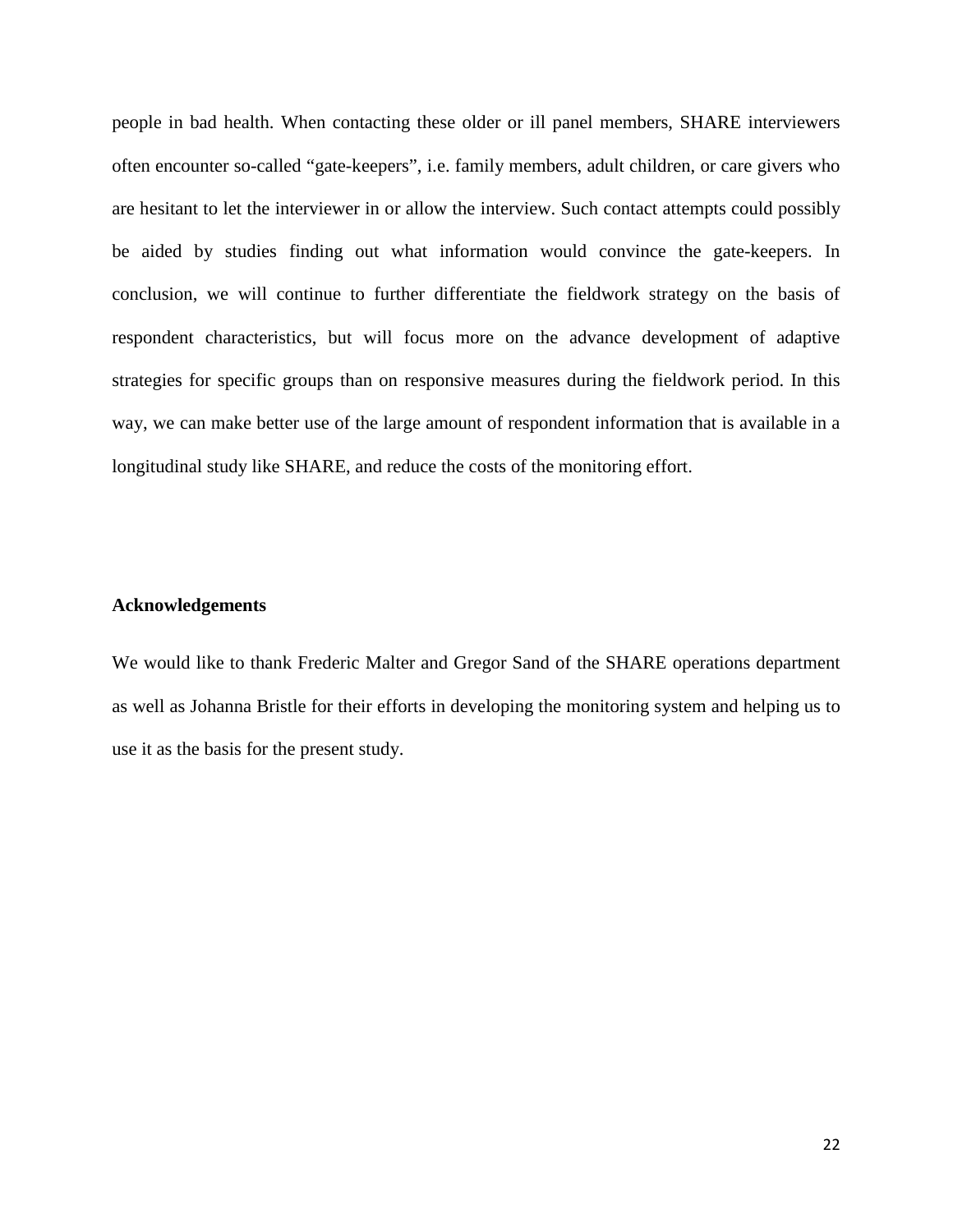#### **References**

- <span id="page-24-2"></span>Blom, A. G., and Schröder, M. 2010. "Sample Composition 4 Years On: Retention in SHARE Wave 3," by M. Schröder, *Retrospective Data Collection in the Survey of Health, Ageing and Retirement in Europe. Sharelife Methodology*, 55-61. Mannheim: MEA.
- <span id="page-24-1"></span>Börsch-Supan, A., Brandt, M., Hunkler, C., Kneip, T., Korbmacher, J., Malter, F., Schaan, B., Stuck, S., and Zuber, S. 2013. "Data Resource Profile: The Survey of Health, Ageing and Retirement in Europe (SHARE)," *International Journal of Epidemiology*, 42, 992-1001. doi: 10.1093/ije/dyt088.
- <span id="page-24-0"></span>Börsch-Supan, A., and Jürges, H. 2005. *The Survey of Health, Ageing and Retirement in Europe – Methodology*. Mannheim: MEA.
- <span id="page-24-3"></span>Börsch-Supan, A., Krieger, U., and Schröder, M. 2013. "Respondent Incentives, Interviewer Training and Survey Participation," SHARE Working Paper (12-2013), Munich: MEA, Max Planck Institute for Social Law and Social Policy.
- <span id="page-24-5"></span>Bristle, J., Celidoni, M., Dal Bianco, C., and Weber, G. 2014. "The Contribution of Paradata to Panel Cooperation in SHARE," SHARE Working Paper (19-2014), Munich: MEA, Max Planck Institute for Social Law and Social Policy.
- <span id="page-24-6"></span>Cheshire, H., Ofstedal, M. B., Scholes, S., and Schröder, M. 2011. "A Comparison of Response Rates in the English Longitudinal Study of Ageing and the Health and Retirement Study," *Longitudinal and Life Course Studies*, 2, 127-144. doi: 10.14301/llcs.v2i2.118.
- <span id="page-24-4"></span>Couper, M. P., and Wagner, J. 2011. "Using Paradata and Responsive Design to Manage Survey Nonresponse," *ISI World Statistics Congress*, Dublin.

<span id="page-24-7"></span>ESS5. 2010. ESS5 - 2010 Fieldwork Summary and Deviations.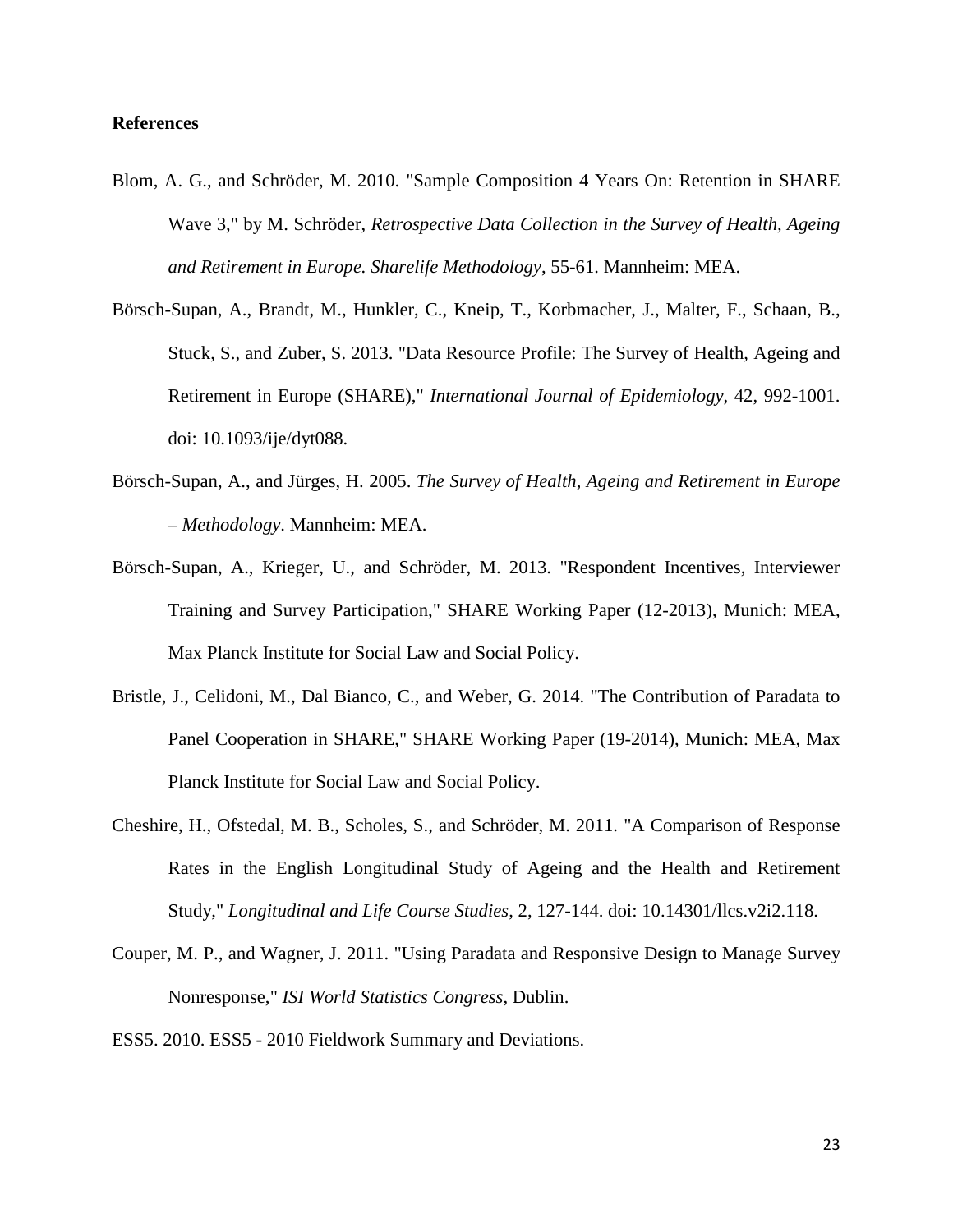- <span id="page-25-1"></span>Groves, R. M., and Heeringa, S. G. 2006. "Responsive Design for Household Surveys: Tools for Actively Controlling Survey Errors and Costs," *Journal of the Royal Statistical Society*, 169, 439-457. doi: 10.1111/j.1467-985X.2006.00423.x.
- <span id="page-25-7"></span>HFCS. 2013. "The Eurosystem Household Finance and Consumption Survey. Methodological Report for the First Wave," Statistics Paper Series 1, Frankfurt a. M.: European Central Bank.
- <span id="page-25-3"></span>Kirgis, N. G., and Lepkowski, J. M. 2013. "Design and Management Strategies for Paradata-Driven Responsive Design: Illustrations from the 2006-2010 National Survey of Family Growth," by F. Kreuter, *Improving Surveys with Paradata. Analytic Uses of Process Information*, 121-144. Hoboken, New Jersey: John Wiley & Sons.
- <span id="page-25-0"></span>Kneip, T., Malter, F., and Sand, G. 2015. "Fieldwork Monitoring and Survey Participation in Fifth Wave of SHARE," by F. Malter and A. Börsch-Supan, *SHARE Wave 5: Innovations & Methodology*, 102-159. Munich: MEA, Max Planck Institute for Social Law and Social Policy.
- <span id="page-25-6"></span>Kreuter, F., and Müller, G. 2015. "A Note on Improving Process Efficiency in Panel Surveys with Paradata," *Field Methods*, 27, 55-65. doi: 10.1177/1525822X14538205
- <span id="page-25-2"></span>Lepkowski, J. M., Mosher, W. D., Groves, R. M., West, B. T., Wagner, J., and Gu, H. 2013. "Responsive Design, Weighting, and Variance Estimation in the 2006-2010 National Survey of Family Growth," *Vital Health Statistics*, 2, 1-52.
- <span id="page-25-5"></span>Lipps, O. 2012. "A Note on Improving Contact Times in Panel Surveys," *Field Methods*, 24, 95- 111. doi: 10.1177/1525822x11417966.
- <span id="page-25-4"></span>Luiten, A., and Schouten, B. 2013. "Tailored Fieldwork Design to Increase Representative Household Survey Response: An Experiment in the Survey of Consumer Satisfaction,"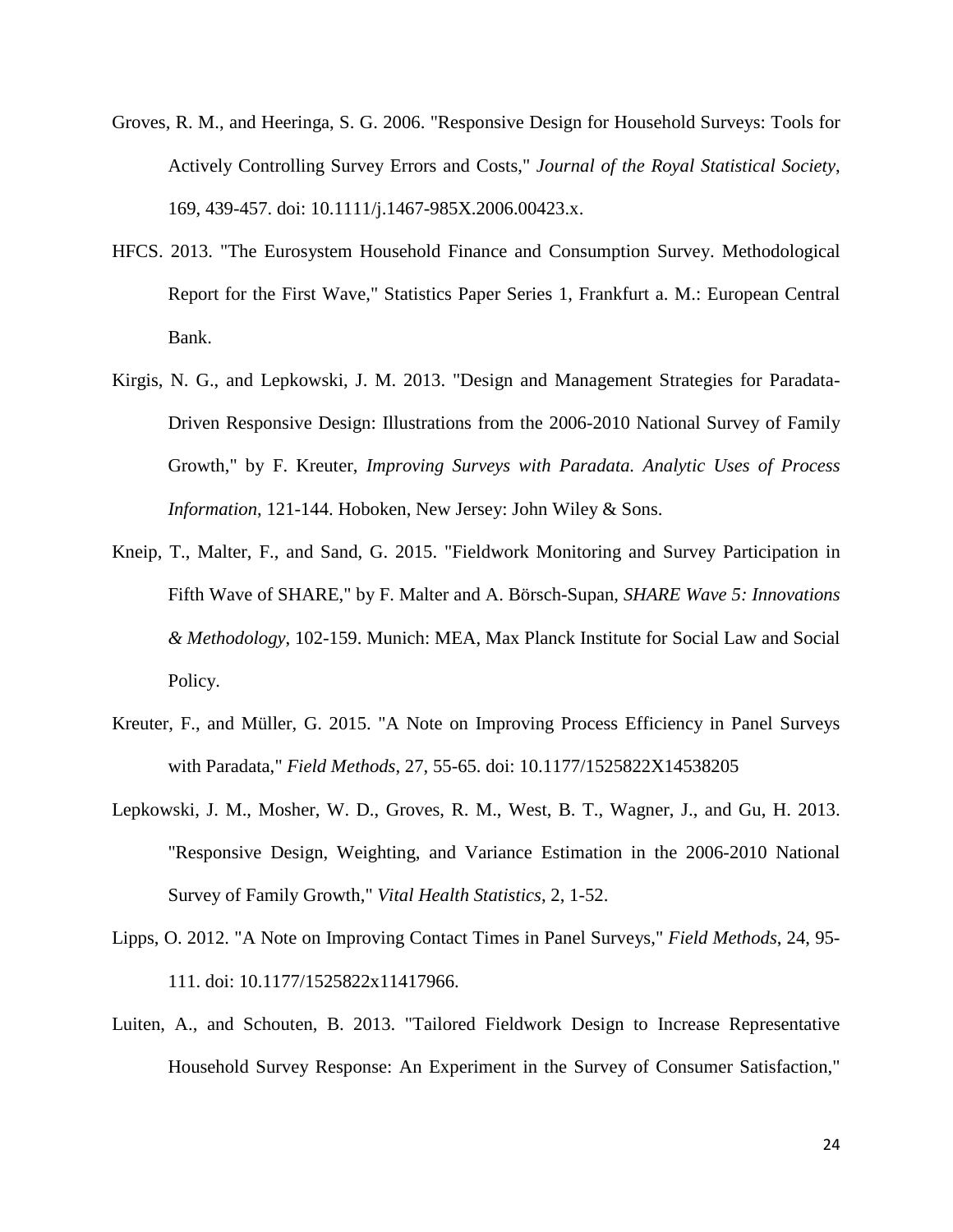*Journal of the Royal Statistical Society*, 176, 169-189. doi: 10.1111/j.1467- 985X.2012.01080.x.

- <span id="page-26-5"></span>Lynn, P. 2005. "Outcome Categories and Definitions of Response Rates for Panel Surveys and Other Surveys Involving Multiple Data Collection Events from the Same Units," *16th International Workshop on Household Survey Nonresponse*.
- <span id="page-26-0"></span>Malter, F. 2013. "Fieldwork Management and Monitoring in SHARE Wave Four," by F. Malter and A. Börsch-Supan, *SHARE Wave 4: Innovations & Methodology*, 124-139. Munich: MEA, Max Planck Institute for Social Law and Social Policy.
- <span id="page-26-3"></span>Mohl, C., and Laflamme, F. 2007. "Research and Responsive Design Options for Survey Data Collection at Statistics Canada," in *Proceedings of the American Statistical Association, Section on Survey Research Methods*, pp. 2962-2968.
- <span id="page-26-4"></span>Peytchev, A., Riley, S., Rosen, J., Murphy, J., and Lindblad, M. 2010. "Reduction of Nonresponse Bias through Case Prioritization," *Survey Research Methods*, 4, 21-29. doi: 10.18148/srm/2010.v4i1.3037.
- American Association of Public Opinion Research. 2016. *Standard Definitions. Final Dispositions of Case Codes and Outcome Rates for Surveys*. Available from http://www.aapor.org/AAPOR\_Main/media/publications/Standard-Definitions20169theditionfinal.pdf.

- <span id="page-26-1"></span>Schouten, B. 2010. "Dynamic Adaptive Survey Designs: From Paradata to Data," *21st International Workshop on Household Survey Nonresponse*, Nürnberg.
- <span id="page-26-2"></span>Schouten, B., Calinescu, M., and Luiten, A. 2013. "Optimizing Quality of Response through Adaptive Survey Designs," *Survey Methodology*, 39, 29-58.